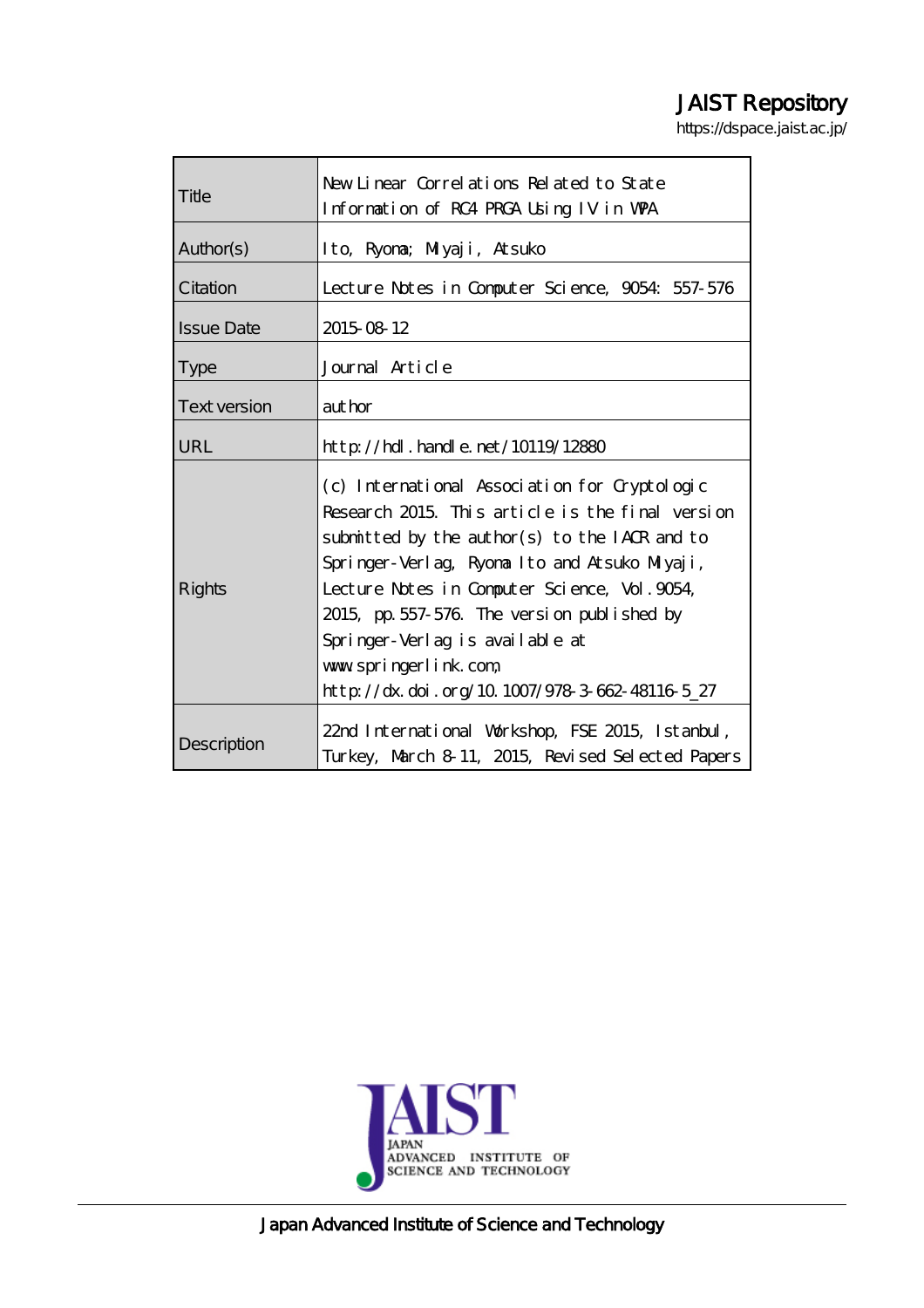# **New Linear Correlations related to State Information of RC4 PRGA using IV in WPA**

Ryoma Ito and Atsuko Miyaji*?*

Japan Advanced Institute of Science and Technology 1-1 Asahidai, Nomi-shi, Ishikawa, 923-1292, Japan {s1310005,miyaji}@jaist.ac.jp

**Abstract.** RC4 is a stream cipher designed by Ron Rivest in 1987, and is widely used in various applications. WPA is one of these applications, where TKIP is used for a key generation procedure to avoid weak IV generated by WEP. In FSE 2014, two different attacks against WPA were proposed by Sen Gupta et al. and Paterson et al. Both focused correlations between the keystream bytes and the first 3 bytes of the RC4 key in WPA. In this paper, we focus on linear correlations between *unknown* internal state and the first 3 bytes of the RC4 key in both generic RC4 and WPA, where the first 3 bytes of the RC4 key is *known* in WPA. As a result, we could discover various new linear correlations, and prove these correlations theoretically.

**Keywords:** RC4, WPA, linear correlations

# **1 Introduction**

RC4 is a stream cipher designed by Ron Rivest in 1987, and is widely used in various applications such as Secure Socket Layer/Transport Layer Security (SSL/TLS), Wired Equivalent Privacy (WEP) and Wi-fi Protected Access (WPA), etc. Due to its popularity and simplicity, RC4 has become a hot cryptanalysis target since its specification was made public on the internet in 1994.

WEP is a security protocol for IEEE 802.11 wireless networks, standardized in 1999. Various attacks against WEP, however, have been proposed in [7, 16, 17] after Fluhrer et al. showed a class of weak IV in 2001 [3], and WEP is considered to be broken completely today. In order to avoid the attack by Fluhrer et al. [3], WEP had been superseded by WPA in 2003. WPA improves a key scheduling procedure known as Temporary Key Integrity Protocol (TKIP) to avoid a class of weak IV generated in WEP. One of characteristic features in TKIP is that the first 3 bytes of the RC4 key  $K[0], K[1],$  and  $K[2]$  are derived from IV, and then, they are public. The range of  $K[1]$  is limited to either [32, 63] or [96, 127] in order to avoid the known WEP attacks by Fluhrer et al. [3].

In FSE 2014, Sen Gupta et al. showed a probability distribution of an addition of the first two bytes of the RC4 key,  $K[0] + K[1]$ , in detailed, and found that

Supported by the project "The Security infrastructure Technology for Integrated Utilization of Big Data" of Japan Science and Technology Agency CREST.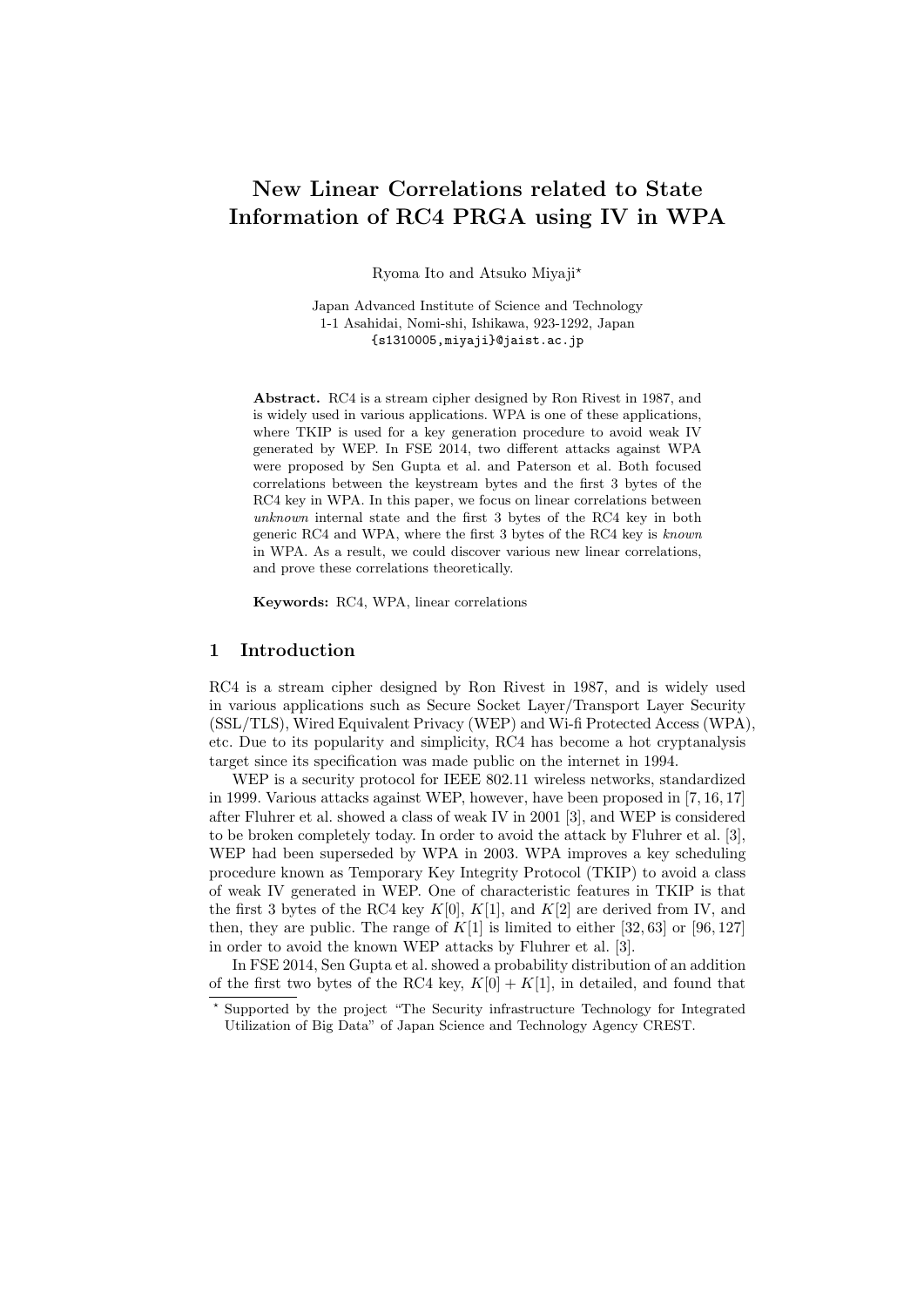some characteristic features including  $K[0]+K[1]$  must be always even [4]. They also showed some linear correlations between the keystream bytes and the first *known* 3 bytes of the RC4 key in WPA. They applied these linear correlations to the existing plaintext recovery attack against SSL/TLS [6] with WPA, and improve its computational complexity required for the attack. In [13], Paterson et al. showed the specific correlations in WPA between the keystream bytes and a combination of IV by a different idea from [4]. They also improved the computational complexity required for the attack against WPA in comparison with the existing attack against SSL/TLS [1].

In this paper, we investigated new linear correlations among four *unknown* values  $S_r[i_{r+1}], S_r[j_{r+1}], j_{r+1}$  and  $t_{r+1}$  and the first *known* 3 bytes of the RC4 key  $K[0], K[1],$  and  $K[2]$  in both generic RC4 and WPA. An important differences between ours and previous works [4, 13] is to whether analysis target is the internal states or the keystream bytes. The previous works are effective for the plaintext recovery attacks [1, 6]. On the other hand, our investigation is effective for the state recovery attacks [2, 8, 12]. In addition, we also focus on the difference between generic RC4 and WPA, and then, discover that there exist some different correlations between generic RC4 and WPA, which exactly reflect difference of distributions of the first 3 bytes of the RC4 key. Our motivation is to prove these linear correlations theoretically. Some of our proved significant biases are given as follows:

Theorem 1:  $Pr(S_0[i_1] = K[0])_{RC4} \approx \frac{1}{N} (1 - \frac{1}{N})^{N-2};$ Theorem 2:  $Pr(S_0[i_1] = K[0])_{\text{WPA}} = 0;$ Theorem 3:  $Pr(S_0[i_1] = K[0] - K[1] - 3)$ *≈*  $\int \frac{2}{N} \alpha_1 + \frac{1}{N} (1 - \frac{2}{N}) (1 - \alpha_1)$  for RC4,  $\frac{4}{N}\alpha_1 + \frac{1}{N}\left(1 - \frac{4}{N}\right)(1 - \alpha_1)$  for WPA; Theorem 4:  $Pr(S_0[i_1] = K[0] - K[1] - 1)$ *≈*  $\int \frac{1}{N} (1 + \frac{2}{N}) \alpha_1 + \frac{1}{N} (1 - \frac{2}{N}) (1 - \alpha_1)$  for RC4,  $\frac{4}{N}\alpha_1 + \frac{1}{N}(1 - \frac{4}{N})(1 - \alpha_1)$  for WPA; Theorem 5:  $Pr(S_{255}[i_{256}] = K[0])$  $\approx \alpha_0 \left(1 - \frac{1}{N}\right)^{255} + \frac{1}{N} (1 - \alpha_0) \left(1 - \left(1 - \frac{1}{N}\right)^{255}\right);$ Theorem 6:  $Pr(S_{255}[i_{256}] = K[1])$  $\approx \delta \left(1 - \frac{1}{N}\right)^{255} + \frac{1}{N}(1 - \delta)\left(1 - \left(1 - \frac{1}{N}\right)^{255}\right)$ ; Theorem 7:  $\Pr(S_r[i_{r+1}] = K[0] + K[1] + 1)$  (0 < *r* < *N*) *≈*  $\sqrt{ }$  $\Bigg\}$  $\overline{\mathcal{L}}$  $\alpha_1$  if  $r = 0$ ,  $\alpha_1 \gamma_1 + (1 - \beta_1)\epsilon_2$  if  $r = 1$ ,  $\epsilon_0 \left(1 - \frac{1}{N}\right)^{N-1} + \frac{1}{N} (1 - \epsilon_0) \left(1 - \left(1 - \frac{1}{N}\right)^{N-1}\right)$  if  $r = N - 1$ ,  $\zeta_1\left(1-\frac{1}{N}\right)^{N-1}+\frac{1}{N}\left(1-\zeta_1\right)\left(1-\left(1-\frac{1}{N}\right)^{N-1}\right)$  if  $r=N$ ,  $\zeta_{r+1}(1-\frac{1}{N})^{r-1} + \frac{1}{N}\sum_{x=1}^{r-1} \eta_x(1-\frac{1}{N})^{r-x-1}$  otherwise,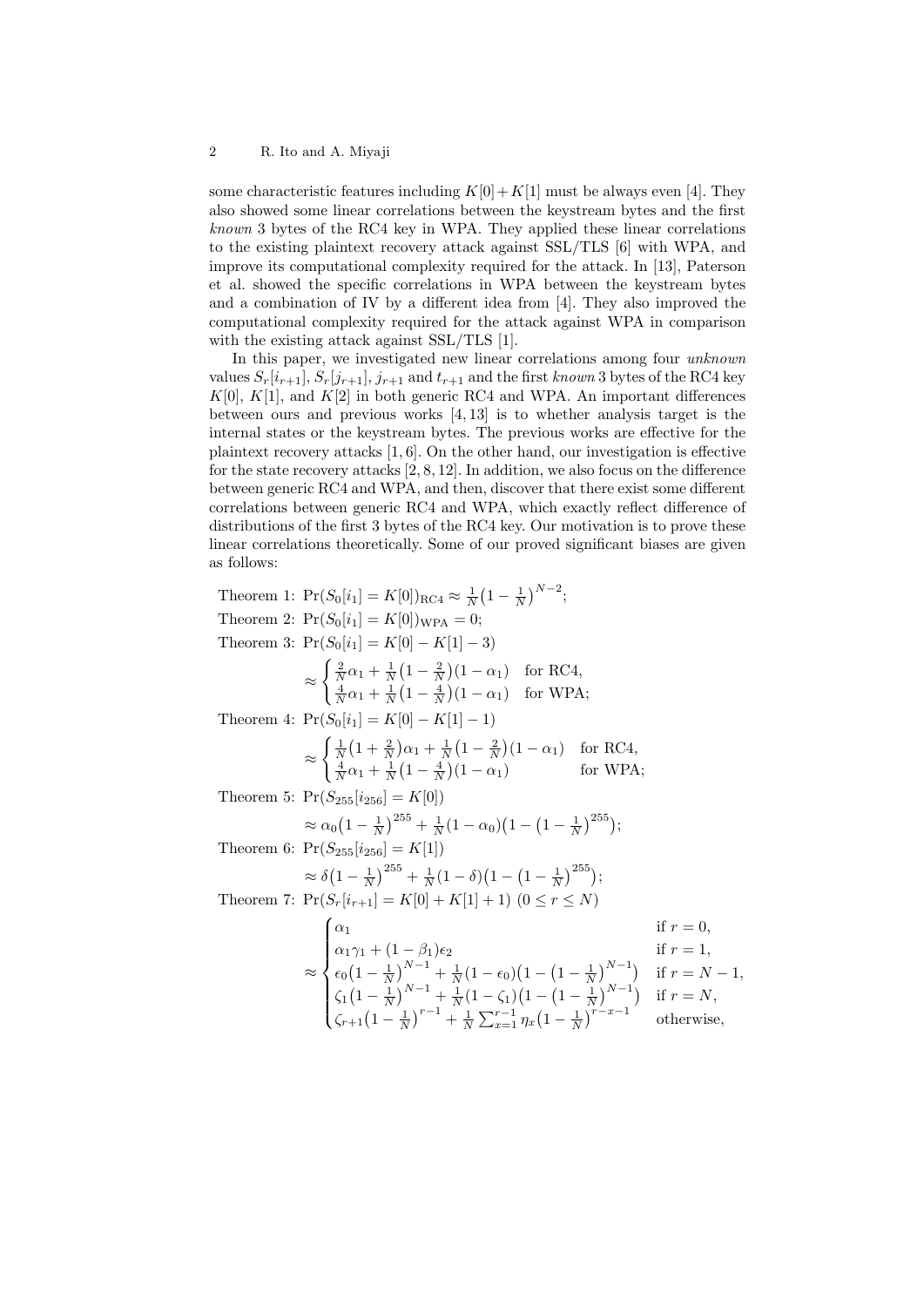where  $\alpha_0 = \Pr(S_0[0] = K[0])$ ,  $\alpha_1 = \Pr(S_0[1] = K[0] + K[1] + 1)$ ,  $\beta_1 =$  $Pr(S_0[S_0[1]] = K[0] + K[1] + 1), \gamma_1 = Pr(K[0] + K[1] = 1), \delta = Pr(S_0[0] = K[1]),$  $\epsilon_0$  = Pr( $S_0[0]$  = K[0] + K[1] + 1),  $\zeta_r$  = Pr( $S_1[r]$  = K[0] + K[1] + 1) and  $\eta_r = \Pr(S_r[i_{r+1}] = K[0] + K[1] + 1)$ . Both  $\alpha_0$  and  $\alpha_1$  are Roos' biases [15], and  $\beta_1$  is one of Nested Roos' biases [9].

These newly demonstrated correlations could be added to the known set of biases for  $S_r[i_{r+1}], S_r[j_{r+1}], j_{r+1}$  and  $t_{r+1}$  for  $r \geq 0$  on *known* key bytes in WPA, and could improve some state recovery attacks against RC4.

This paper is organized as follows: Section 2 briefly summarizes notation, RC4 algorithms and key scheduling procedure in WPA. Section 3 presents the previous works on Roos' biases [14, 15], Nested Roos' biases [9] and the distribution of  $K[0] + K[1]$  in WPA [4]. Section 4 first discusses some linear correlations observed by our experiments, and shows theoretical proofs. Section 5 demonstrates experimental simulations. Section 6 concludes this paper.

### **2 Preliminary**

# **2.1 Description of RC4**

The following notation is used in this paper.

 $K, l$ : secret key, the length of secret key (bytes)

*r* : number of rounds

*N* : number of arrays in state (typically  $N = 256$ )

 $S_r^K$ : state of KSA after the swap in the *r*-th round

 $S_r$ : state of PRGA after the swap in the *r*-th round

 $i, j_r^K$  : indices of  $S_r^K$  for the *r*-th round

- $i_r, j_r$ : indices of  $S_r$  for the *r*-th round
	- *Z<sup>r</sup>* : one output keystream for the *r*-th round
	- $t_r$ : index of  $Z_r$

RC4 consists of two algorithms: Key Scheduling Algorithm (KSA) and Pseudo Random Generation Algorithm (PRGA). KSA generates the state  $S_N^K$  from a secret key *K* of *l* bytes as described in Algorithm 1. Then, the final state  $S_N^K$  in KSA becomes the input of PRGA as  $S_0$ . Once the state  $S_0$  is computed, PRGA generates a keystream byte  $Z_r$  in each round as described in Algorithm 2. The keystream byte  $Z_r$  will be XORed with a plaintext to generate a ciphertext.

| Algorithm 1 KSA                                          | Algorithm 2 PRGA                                              |  |  |
|----------------------------------------------------------|---------------------------------------------------------------|--|--|
| 1: for $i = 0$ to $N - 1$ do                             | 1: $r \leftarrow 0$ , $i_0 \leftarrow 0$ , $i_0 \leftarrow 0$ |  |  |
| 2: $S_0^K[i] \leftarrow i$                               | $2:$ loop                                                     |  |  |
| $3:$ end for                                             | 3: $r \leftarrow r+1, i_r \leftarrow i_{r-1}+1$               |  |  |
| 4: $i_0^K \leftarrow 0$                                  | 4: $j_r \leftarrow j_{r-1} + S_{r-1}[i_r]$                    |  |  |
| 5: for $i = 0$ to $N - 1$ do                             | 5: $\text{Swap}(S_{r-1}[i_r], S_{r-1}[j_r])$                  |  |  |
| 6: $j_{i+1}^K \leftarrow j_i^K + S_i^K[i] + K[i \mod l]$ | 6: $t_r \leftarrow S_r[i_r] + S_r[j_r]$                       |  |  |
| 7: $\text{Swap}(S_i^K[i], S_i^K[j_{i+1}^K])$             | 7: Output: $Z_r \leftarrow S_r[t_r]$                          |  |  |
| $8:$ end for                                             | 8: end loop                                                   |  |  |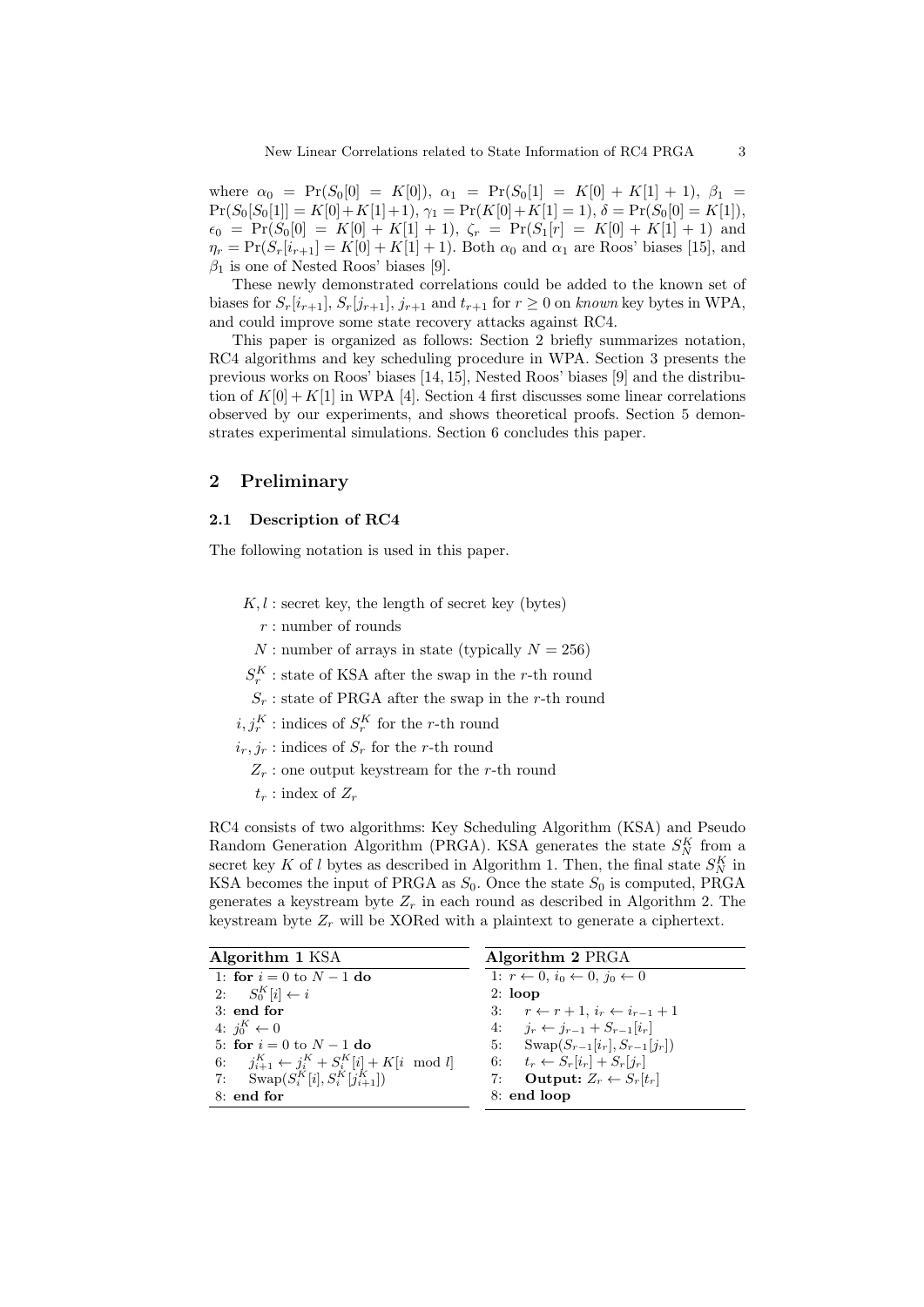#### **2.2 Description of WPA**

In order to generate a 16-byte RC4 secret key, WPA uses two key scheduling procedures: a key management scheme and the TKIP, which includes a temporal key hash function [5] to generate RC4 secret key and a message integrity code function to ensure integrity of the message. The key management scheme after the authentication based on IEEE 802.1X generates a 16-byte Temporal Key (TK). Then, the TK, a 6-byte Transmitter Address and a 48-bit IV, which is a sequence counter, are given as the inputs to the temporal key hash function. The temporal key hash function generates the last 13 bytes of the RC4 key. The remaining RC4 key, the first 3 bytes, is computed by the last 16 bits of IV (IV16) as follows:

 $K[0] = (IV16 \gg 8) \& 0 \text{xFF}$  $K[1] = ((IV16 \gg 8) | 0x20) \& 0x7F,$  $K[2] =$  **IV16** & 0xFF.

Note that the range of  $K[1]$  is limited to either [32, 63] or [96, 127] in order to avoid the known WEP attack by Fluhrer et al. [3].

#### **3 Previous works**

In 1995, Roos' biases [15], correlations between RC4 key bytes and the initial state  $S_0$  of PRGA, are proved in [14] and given as follows:

**Proposition 1** ([14, Corollary 2]). In the initial state of PRGA for  $0 \le y \le$ *N −* 1*, we have*

$$
\Pr(S_0[y] = \frac{y(y+1)}{2} + \sum_{x=0}^{y} K[x]) \approx \left(1 - \frac{y}{N}\right) \cdot \left(1 - \frac{1}{N}\right)^{\left[\frac{y(y+1)}{2} + N\right]} + \frac{1}{N}.
$$

In FSE 2008, Maitra and Paul showed correlations similar to Roos' biases [9], so called Nested Roos' biases in [10]. Nested Roos' biases are given as follows:

**Proposition 2** ([9, Theorem 2]). In the initial state of PRGA for  $0 \le y \le 31$ ,  $\Pr(S_0[S_0[y]] = f_y)$  *is approximately* 

$$
\left(\frac{y}{N} + \frac{1}{N}\left(1 - \frac{1}{N}\right)^{2-y} + \left(1 - \frac{y}{N}\right)^2 \left(1 - \frac{1}{N}\right)\right) \left(1 - \frac{1}{N}\right)^{\frac{y(y+1)}{2} + 2N - 4},
$$
  
where  $f = \frac{y(y+1)}{2} + \sum_{i=1}^{N} K[x]$ 

*where*  $f_y = \frac{y(y+1)}{2} + \sum_{x=0}^{y} K[x]$ .

In FSE 2014, Sen Gupta et al. showed that the distribution of  $K[0] + K[1]$  has biases from a relation between  $K[0]$  and  $K[1]$  generated by the temporal key hash function in WPA [4]. This distribution is given as follows: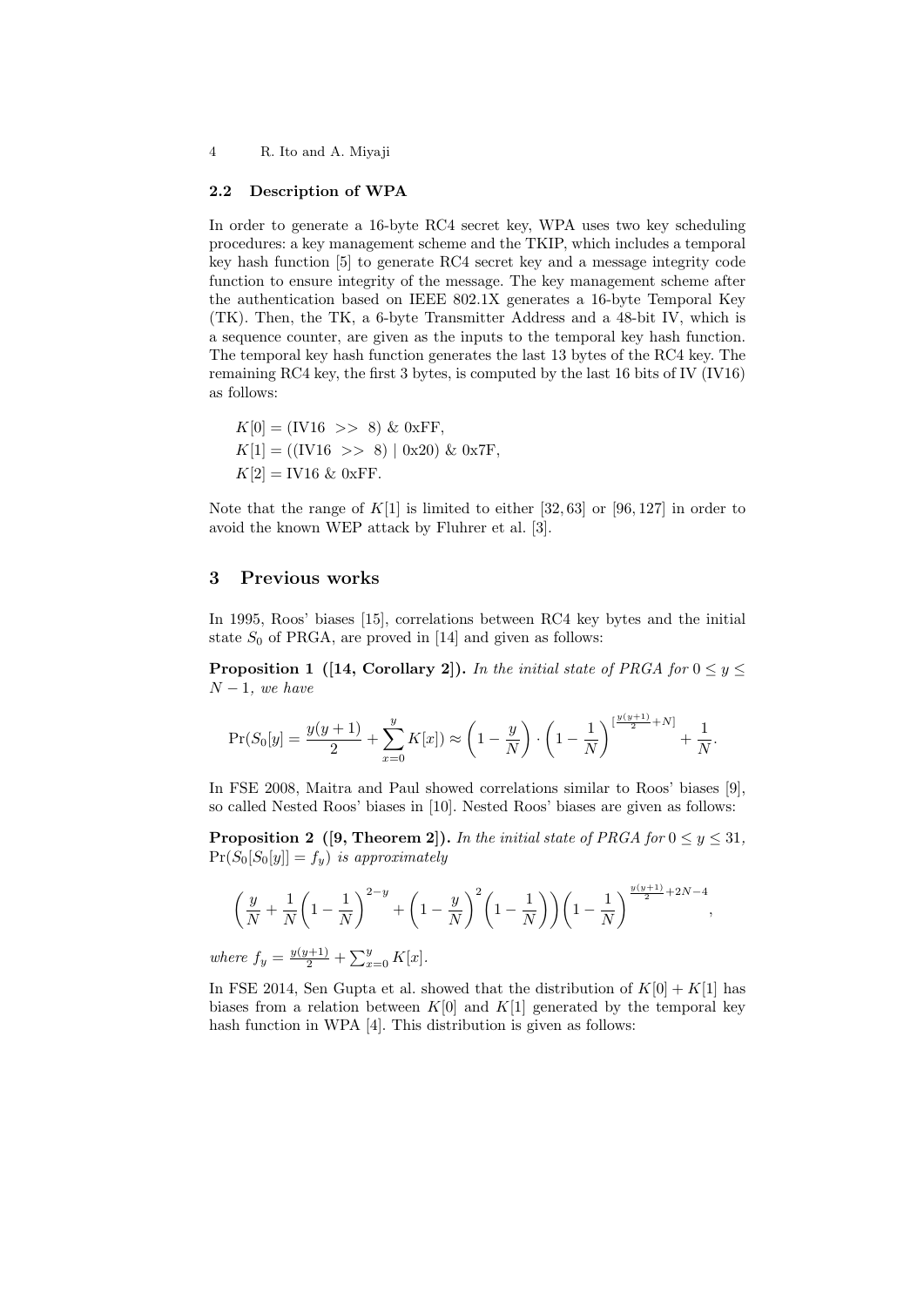**Proposition 3** ([4, Theorem 1]). *For*  $0 \le v \le N-1$ , the distribution of the *sum v of K*[0] *and K*[1] *generated by the temporal key hash function in WPA is given as follows:*

| $Pr(K[0]+K[1]=v)=0$       | if $v$ is odd.                                                                    |
|---------------------------|-----------------------------------------------------------------------------------|
| $Pr(K[0] + K[1] = v) = 0$ | if v is even and $v \in [0, 31] \cup [128, 159]$ ,                                |
| $Pr(K[0]+K[1]=v) = 2/256$ | <i>if</i> v <i>is even and</i>                                                    |
|                           | $v \in [32, 63] \cup [96, 127] \cup [160, 191] \cup [224, 255],$                  |
|                           | $Pr(K[0] + K[1] = v) = 4/256$ if v is even and $v \in [64, 95] \cup [192, 223]$ . |

They also showed that Proposition 3 combining Roos' biases shown in Proposition 1 induced a characteristic bias on the distribution of the initial state  $S_0[1]$ of PRGA, which deeply influences on the biases of the first keystream byte *Z*1, etc.

#### **4 New linear correlations**

#### **4.1 Experimental observation**

Let us investigate new correlations of four unknown values  $S_r[i_{r+1}], S_r[j_{r+1}],$  $j_{r+1}$  and  $t_{r+1}$  for  $r \geq 0$ . Other linear correlations of the keystream bytes  $Z_r$  are investigated in [4]. Let  $X_r \in \{S_r[i_{r+1}], S_r[j_{r+1}], j_{r+1}, t_{r+1}\}, a, b, c, d \in \{0, \pm 1\}$ and *e ∈ {*0*, ±*1*, ±*2*, ±*3*}*,

$$
X_r = a \cdot Z_{r+1} + b \cdot K[0] + c \cdot K[1] + d \cdot K[2] + e. \tag{1}
$$

These biases by Eq. (1) can be added to the known set of biases for  $S_r[i_{r+1}]$ ,  $S_r[j_{r+1}]$ ,  $j_{r+1}$  and  $t_{r+1}$  for  $r \geq 0$  on known keys in WPA such as  $K[0]$ ,  $K[1]$ and  $K[2]$ , and may reduce the computational complexity of the existing state recovery attacks against RC4 [2, 8, 12] especially in WPA.

We have examined all  $4 \cdot 3^4 \cdot 7$  equations defined by Eq. (1) in each round with  $2^{32}$  randomly generated 16-byte keys in both generic RC4 and WPA. Some notable experimental results are presented in Tables 1 and 3. Due to lack of space, only the results of correlations with more than 0*.*0048 or less than 0*.*0020 in either generic RC4 or WPA are listed. We stress that the case of  $S_0[i_1] = K[0]$ in WPA becomes an impossible condition (probability 0), and thus,  $S_0[i_1]$  is varied from  $[0, N-1]$  $\{K[0]\}$ . Our motivation is to prove these linear correlations theoretically shown in Table 1.

In order to prove the following theorems, we often use Roos' biases (Proposition 1), Nested Roos' biases (Proposition 2) and the probability of  $K[0]+K[1] =$ *v* (Proposition 3), which are denoted by  $\alpha_y = \Pr(S_0[y] = \frac{y(y+1)}{2} + \sum_{x=0}^{y} K[x])$ ,  $\beta_y = \Pr(S_0[S_0[y]] = \frac{y(y+1)}{2} + \sum_{x=0}^y K[x]$  and  $\gamma_v = \Pr(K[0] + K[1] = v)$ , respectively. From uniform randomness of RC4 stream cipher, we assume that the probability of certain events (e.g. the state information) that we have confirmed experimentally that there are no significant biases is  $\frac{1}{N}$  due to random association for the proofs. Furthermore, we assume that the RC4 key is generated uniformly at random in generic RC4.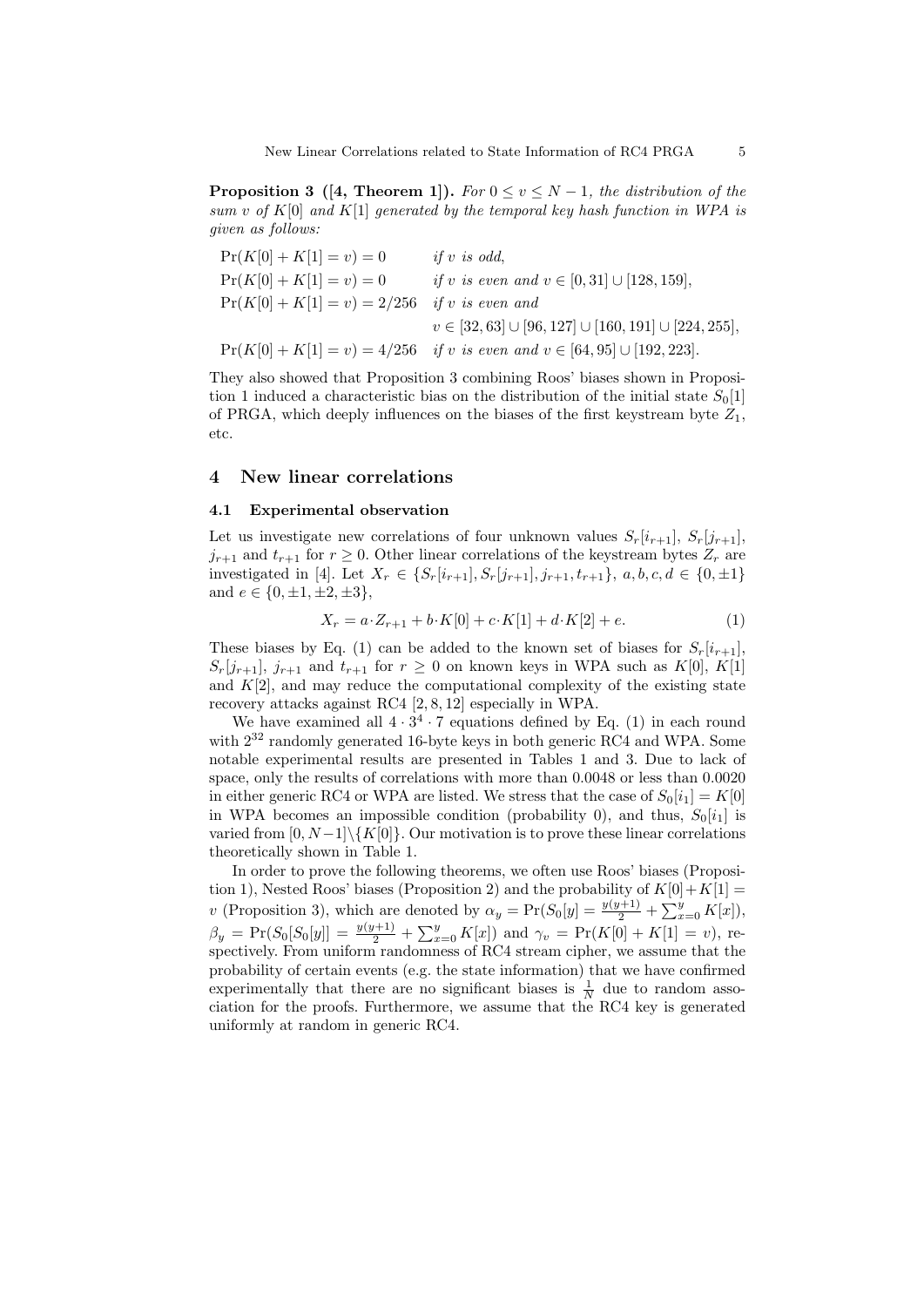| $X_r$                                  | Linear correlations           | RC4      | <b>WPA</b>              | Remarks          |
|----------------------------------------|-------------------------------|----------|-------------------------|------------------|
|                                        | K[0]                          | 0.001450 |                         | Theorems 1 and 2 |
| $S_0[i_1]$                             | $K[0] - K[1] - 3$             |          | 0.005337   0.007848     | Theorem 3        |
|                                        | $K[0] - K[1] - 1$             |          | $0.003922$   $0.007877$ | Theorem 4        |
| $S_{255}[i_{256}]$ $\frac{K[0]}{K[1]}$ |                               |          | 0.137294   0.138047     | Theorem 5        |
|                                        |                               |          | 0.003911   0.037189     | Theorem 6        |
|                                        | $S_r[i_{r+1}]$ $ K[0]+K[1]+1$ |          | Fig. $1$                | Theorem 7        |

**Table 1.** Notable linear correlations in Eq. (1) for both generic RC4 and WPA



**Fig. 1.** Observation result of event  $(S_r[i_{r+1}] = K[0] + K[1] + 1)$ 

#### **4.2** Bias in  $S_0[i_1]$  for both generic RC4 and WPA

In this section, we prove Theorems 1-4. Theorems 1 and 2 shows that  $S_0[i_1] =$ *K*[0] holds with low probability and 0 in generic RC4 and WPA, respectively. Theorems 3 and 4 show that both  $S_0[i_1] = K[0] - K[1] - 3$  and  $K[0] - K[1] - 1$ in WPA hold twice as frequently as probability  $\frac{1}{N}$  due to random association. Theorem 3 also shows that event  $(S_0[i_1] = K[0] - K[1] - 3)$  provides a case with positive bias in generic RC4.

**Theorem 1.** *In the initial state of PRGA, we have*

$$
Pr(S_0[i_1] = K[0])_{RC4} \approx \frac{1}{N} \left(1 - \frac{1}{N}\right)^{N-2}.
$$

*Proof.* Fig. 2 shows a state transition diagram in the first 2 rounds of KSA. From step 6 in Algorithm 1, both  $j_1^K = j_0^K + S_0^K[0] + K[0] = 0 + 0 + K[0] = K[0]$ and  $j_2^K = j_1^K + S_1^K[1] + K[1] = K[0] + K[1] + S_1^K[1]$  hold. The probability of event  $(S_0[i_1] = K[0])$  can be decomposed in three paths:  $K[0] + K[1] = 0$  (Path 1),  $K[0] + K[1] = 255$  (Path 2) and  $K[0] + K[1] \neq 0,255$  (Path 3). Both Paths 1 and 2 are further divided into two subpaths:  $K[0] = 1$  (Paths 1-1 and 2-1) and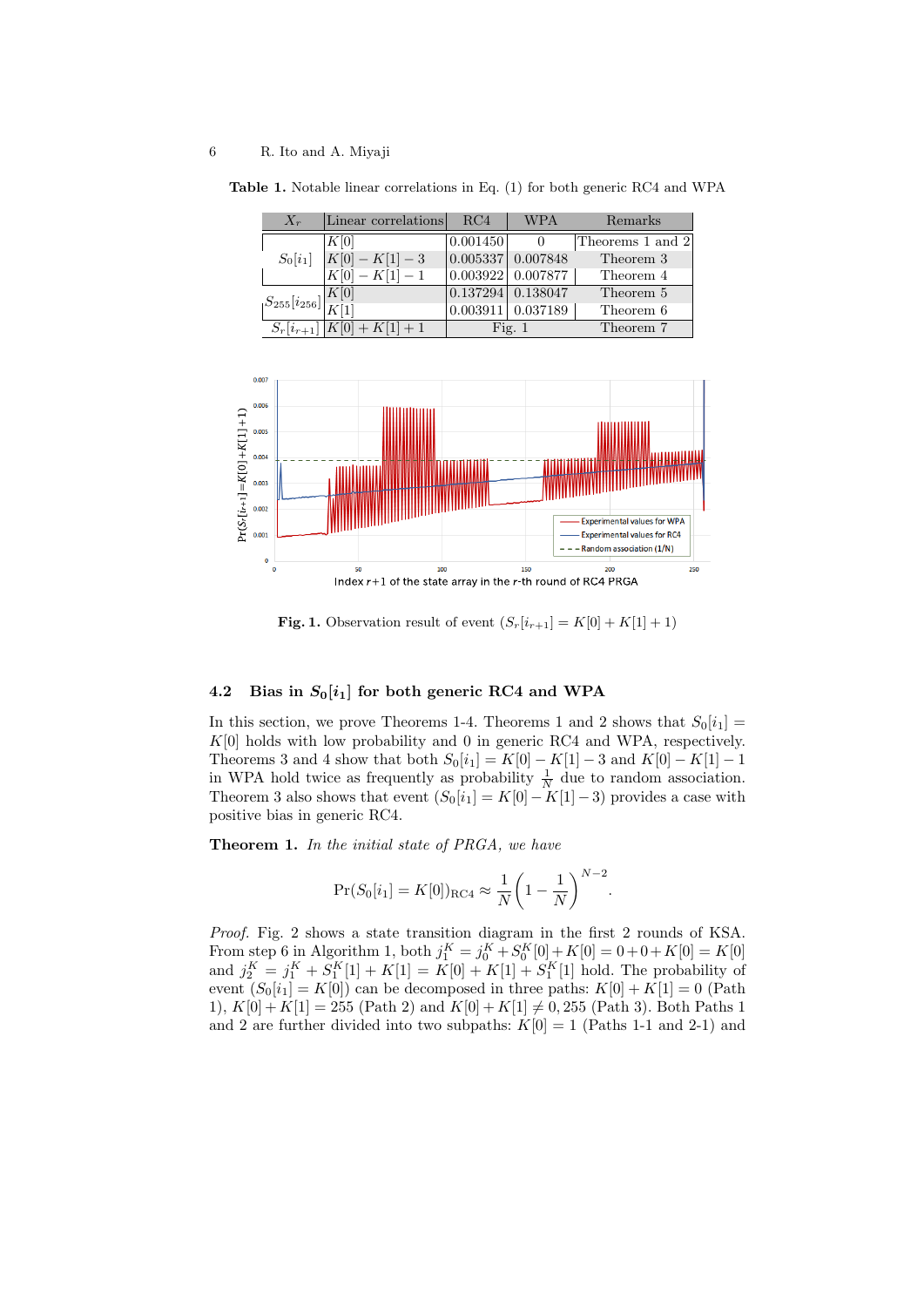$K[0] \neq 1$  (Paths 1-2 and 2-2), respectively. In the following proof, we use  $S_0[1]$ instead of  $S_0[i_1]$   $(i_1 = 1)$  and  $S_N^K[1]$  for simplicity.

Path 1-1. Fig. 3 shows a state transition diagram in Path 1-1. After the second round of KSA,  $S_2^K[1] = K[0]$  always holds since  $j_1^K = K[0] = 1$  and  $j_2^K =$  $K[0]+K[1]+S_1^K[1] = 0+0 = 0.$  Furthermore,  $S_r^K[1] = S_2^K[1]$  for  $3 \leq r \leq N$  if  $j_r^K \neq 1$  during the subsequent *N* − 2 rounds, whose probability is  $(1 - \frac{1}{N})^{N-2}$ approximately. Thus, the probability in Path 1-1 is given as follows:

$$
Pr(S_0[1] = K[0] | Path 1-1) \approx \left(1 - \frac{1}{N}\right)^{N-2}.
$$

- **Path 1-2.** Fig. 4 shows a state transition diagram in Path 1-2.  $S_2^K[0] = K[0]$ always holds since  $j_1^K = K[0] \neq 1$  and  $j_2^K = (K[0]+K[1]) + S_1^K[1] = 0+1 = 1$ . Then, event  $(S_0[1] = K[0])$  never occurs because  $S_r^K[1] \neq K[0]$  always holds for  $r \geq 2$ . Thus, the probability in Path 1-2 is 0.
- **Path 2-1.** Fig. 5 shows a state transition diagram in Path 2-1.  $S_2^K[0] = K[0]$ always holds in the same way as Path 1-2. Then, event  $(S_0[1] = K[0])$  never occurs. Thus, the probability in Path 2-1 is 0.
- **Path 2-2.** Fig. 6 shows a state transition diagram in Path 2-2.  $S_2^K[1] = K[0]$ always holds in the same way as Path 1-1. Then, event  $(S_0[1] = K[0])$  occurs if  $S_r[1] = S_2^K[1]$  for  $3 \le r \le N$ . Thus, the probability in Path 2-2 is given as follows:

$$
Pr(S_0[1] = K[0] | Path 2-2) \approx \left(1 - \frac{1}{N}\right)^{N-2}.
$$

**Path 3.** Fig. 2 shows a state transition diagram in Path 3.  $S_2^K[0] = K[0]$  always holds in the same way as Paths 1-2 and 2-1. Then, event  $(S_0[1] = K[0])$  never occurs. Thus, the probability in Path 3 is 0.

In summary, event  $(S_0[i_1] = K[0])$  occurs only in either Paths 1-1 or 2-2. Therefore, we get

$$
\Pr(S_0[i_1] = K[0]) = \Pr(S_0[i_1] = K[0] \mid \text{Path 1-1}) \cdot \Pr(\text{Path 1-1}) + \Pr(S_0[i_1] = K[0] \mid \text{Path 2-2}) \cdot \Pr(\text{Path 2-2}) \approx \left(1 - \frac{1}{N}\right)^{N-2} \cdot \frac{1}{N^2} + \left(1 - \frac{1}{N}\right)^{N-2} \cdot \frac{1}{N} \left(1 - \frac{1}{N}\right) = \frac{1}{N} \left(1 - \frac{1}{N}\right)^{N-2} \cdot \Box
$$

**Theorem 2.** *In the initial state of PRGA in WPA, we have*

$$
Pr(S_0[i_1] = K[0])_{\text{WPA}} = 0.
$$

*Proof.* Note that event  $(S_0[1] = K[0])$  occurs if and only if either  $K[0]+K[1] = 0$ or 255, and that Proposition 3 shows that neither  $K[0]+K[1]=0$  nor 255 holds in WPA. Thus, the probability of event  $(S_0[1] = K[0])$  in WPA is 0.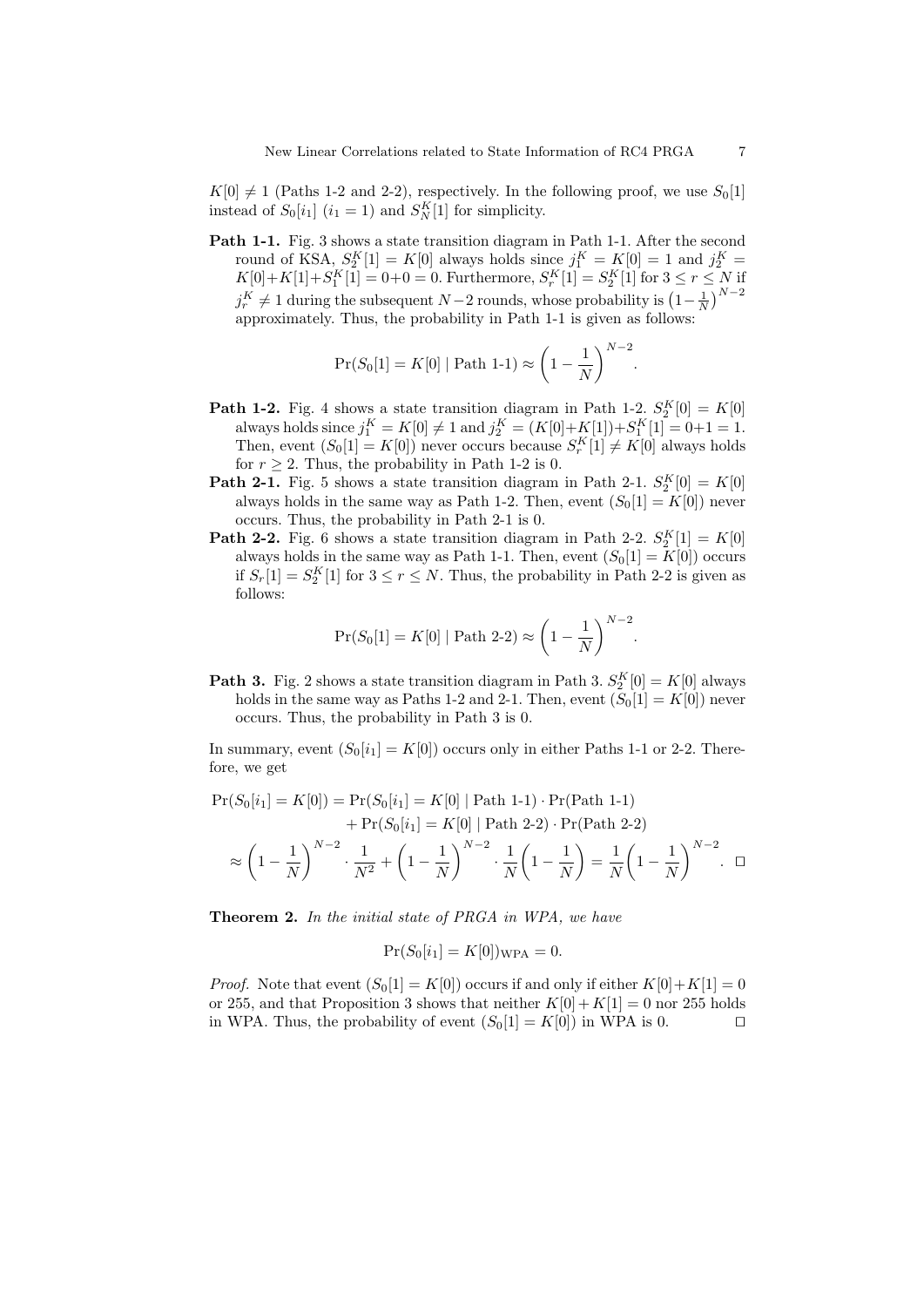8 R. Ito and A. Miyaji



**Fig. 2.** A state transition diagram in the first 2 rounds of KSA









|                                     | $\mathbf 0$ | 1    | ÷К       | 255 |
|-------------------------------------|-------------|------|----------|-----|
| $S_0^K$                             | 0           |      | K[0]     | 255 |
|                                     |             |      | : K      |     |
| $S_1^K$                             | K[0]        |      | O        | 255 |
|                                     |             |      |          |     |
| $\boldsymbol{S}^{\boldsymbol{K}}_2$ |             | K[0] | $\Omega$ | 255 |

**Fig. 5.** Path 2-1 in Theorem 1 **Fig. 6.** Path 2-2 in Theorem 1

**Theorem 3.** *In the initial state of PRGA, we have*

$$
\Pr(S_0[i_1] = K[0] - K[1] - 3) \approx \begin{cases} \frac{2}{N}\alpha_1 + \frac{1}{N}\left(1 - \frac{2}{N}\right)(1 - \alpha_1) & \text{for } RC4, \\ \frac{4}{N}\alpha_1 + \frac{1}{N}\left(1 - \frac{4}{N}\right)(1 - \alpha_1) & \text{for } WPA. \end{cases}
$$

*Proof.* The probability of event  $(S_0[i_1] = K[0] - K[1] - 3)$  can be decomposed in two paths:  $K[1] = 126, 254$  (Path 1) and  $K[1] \neq 126, 254$  (Path 2). In the following proof, we use  $S_0[1]$  instead of  $S_0[i_1]$  ( $i_1 = 1$ ) for simplicity.

**Path 1.** In  $K[1] = 126, 254$ , event  $(S_0[1] = K[0] - K[1] - 3)$  occurs if and only if  $S_0[1] = K[0] + K[1] + 1$ . Thus, the probability in Path 1 is given as follows:

$$
Pr(S_0[1] = K[0] - K[1] - 3 | Path 1) = \alpha_1.
$$

**Path 2.** In  $K[1]$  ≠ 126, 254, event  $(S_0[1] = K[0] - K[1] - 3)$  never occurs if  $S_0[1] = K[0] + K[1] + 1$ . If  $S_0[1] \neq K[0] + K[1] + 1$  holds, then we assume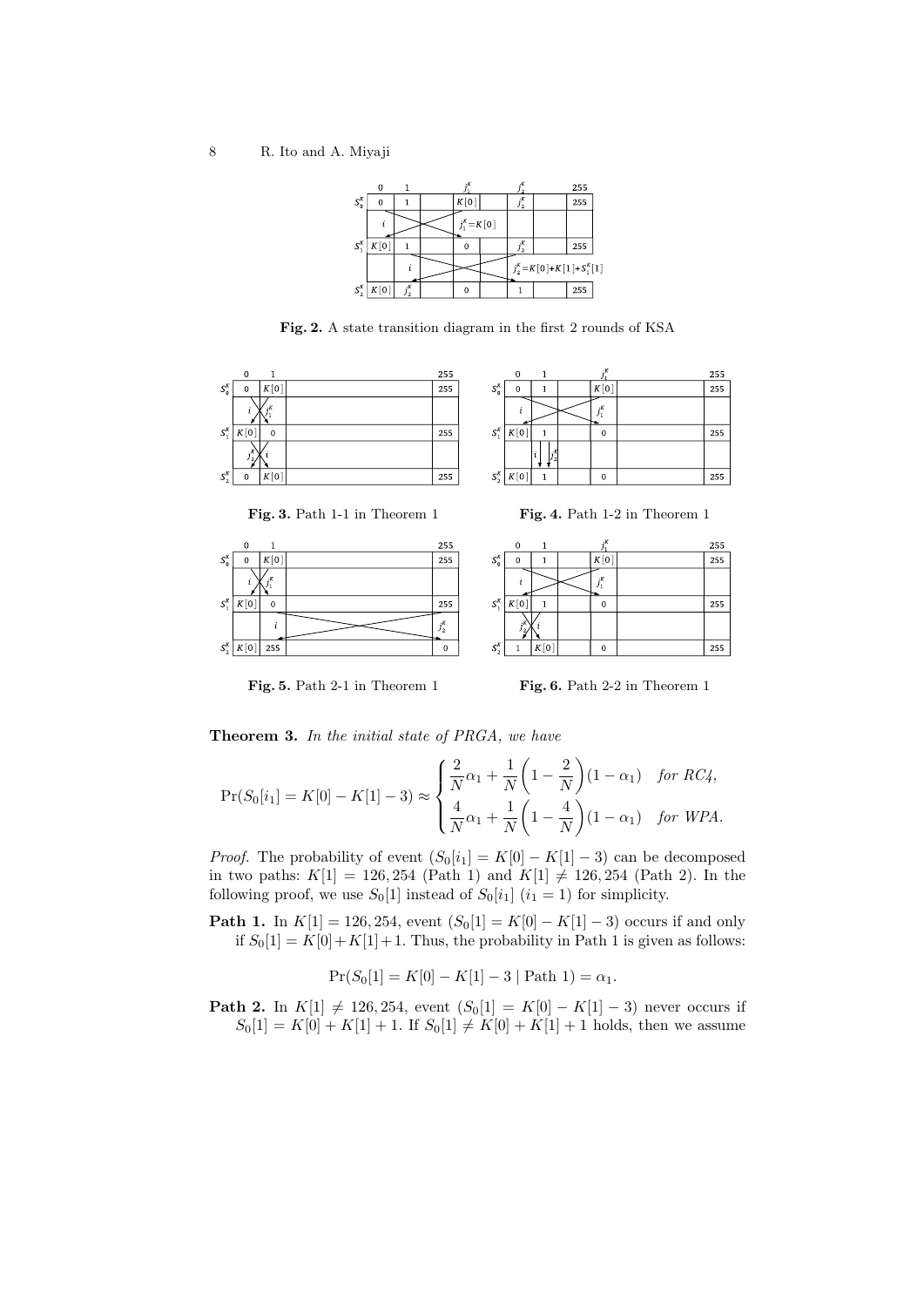that event  $(S_0[1] = K[0] - K[1] - 3)$  occurs with probability  $\frac{1}{N}$  due to random association. Thus, the probability in Path 2 is given as follows:

$$
Pr(S_0[1] = K[0] - K[1] - 3 | Path 2) \approx \frac{1}{N} \cdot (1 - \alpha_1).
$$

In summary, we get

$$
\Pr(S_0[i_1] = K[0] - K[1] - 3)
$$
\n
$$
= \Pr(S_0[1] = K[0] - K[1] - 3 | \text{ Path 1}) \cdot \Pr(\text{Path 1})
$$
\n
$$
+ \Pr(S_0[1] = K[0] - K[1] - 3 | \text{Path 2}) \cdot \Pr(\text{Path 2})
$$
\n
$$
\approx \begin{cases} \frac{2}{N}\alpha_1 + \frac{1}{N}\left(1 - \frac{2}{N}\right)(1 - \alpha_1) & \text{for RC4,} \\ \frac{4}{N}\alpha_1 + \frac{1}{N}\left(1 - \frac{4}{N}\right)(1 - \alpha_1) & \text{for WPA,} \end{cases}
$$

where  $\alpha_1 = \Pr(S_0[1] = K[0] + K[1] + 1) \approx \left(\frac{N-1}{N}\right)^{N+2} + \frac{1}{N}$ . *ut*

The probability of  $K[1] = 126$  or 254 in generic RC4 is  $\frac{1}{N}$  in order to be generated uniformly at random. On the other hand, that of  $K[1] = 126$  or 254 in WPA is  $\frac{4}{N}$ or 0, respectively. Thus, Theorem 3 reflects the difference of  $Pr(K[1] = 126, 254)$ in both generic RC4 and WPA.

**Theorem 4.** *In the initial state of PRGA, we have*

$$
\Pr(S_0[i_1] = K[0] - K[1] - 1)
$$
\n
$$
\approx \begin{cases}\n\frac{1}{N}\left(1 + \frac{2}{N}\right)\alpha_1 + \frac{1}{N}\left(1 - \frac{2}{N}\right)(1 - \alpha_1) & \text{for RC4,} \\
\frac{4}{N}\alpha_1 + \frac{1}{N}\left(1 - \frac{4}{N}\right)(1 - \alpha_1) & \text{for WPA.}\n\end{cases}
$$

*Proof.* The probability of event  $(S_0[i_1] = K[0] - K[1] - 1)$  can be decomposed in three paths:  $K[1] = 127$  (Path 1),  $K[1] = 255$  (Path 2) and  $K[1] \neq 127,255$ (Path 3). In the following proof, we use  $S_0[1]$  instead of  $S_0[i_1]$  ( $i_1 = 1$ ) for simplicity.

**Path 1.** In  $K[1] = 127$ , event  $(S_0[1] = K[0] - K[1] - 1)$  occurs if and only if  $S_0[1] = K[0] + K[1] + 1$ . Thus, the probability in Path 1 is given as follows:

$$
Pr(S_0[1] = K[0] - K[1] - 1 | Path 1) = \alpha_1.
$$

**Path 2.** In  $K[1] = 255$ , event  $(S_0[1] = K[0] - K[1] - 1)$  occurs if and only if  $S_0[1] = K[0] + K[1] + 1$ , and  $K[0] + K[1] + 1 = K[0] - K[1] - 1 = K[0]$ . Then, from the discussion in Theorem 1, event  $(S_0[1] = K[0])$  occurs if and only if either  $(K[0] + K[1] = 0 \wedge K[0] = 1$  or  $(K[0] + K[1] = 255 \wedge K[0] \neq 1$ . So, assuming that both  $K[1] = 255$  and  $S_0[1] = K[0] + K[1] + 1$  hold, event  $(S_0[1] = K[0] - K[1] - 1)$  occurs if and only if either  $K[0] = 0$  or 1. Thus, the probability in Path 2 is given as follows: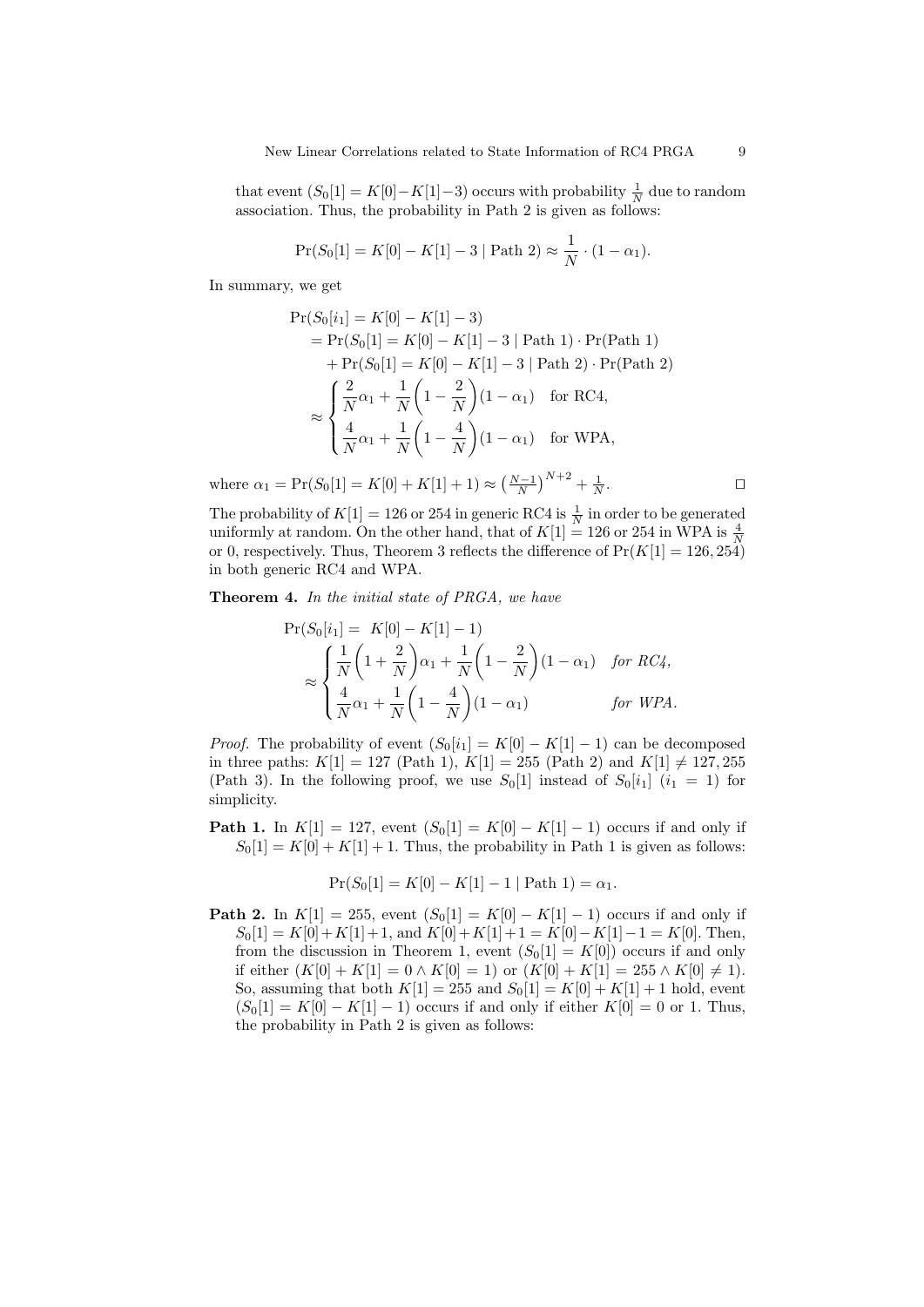$$
Pr(S_0[1] = K[0] - K[1] - 1 | Path 2) \approx Pr(K[0] = 0, 1) \cdot \alpha_1.
$$

**Path 3.** In *K*[1]  $\neq$  127*,* 255*,* event  $(S_0[1] = K[0] - K[1] - 1)$  never occurs if  $S_0[1] = K[0] + K[1] + 1$ . If  $S_0[1] \neq K[0] + K[1] + 1$  holds, then we assume that event  $(S_0[1] = K[0] - K[1] - 1)$  occurs with probability  $\frac{1}{N}$  due to random association. Thus, the probability in Path 3 is given as follows:

$$
Pr(S_0[1] = K[0] - K[1] - 1 | Path 3) \approx \frac{1}{N} \cdot (1 - \alpha_1).
$$

In summary, we get

$$
\Pr(S_0[i_1] = K[0] - K[1] - 1)
$$
\n
$$
= \Pr(S_0[i_1] = K[0] - K[1] - 1 | \text{Path 1}) \cdot \Pr(\text{Path 1})
$$
\n
$$
+ \Pr(S_0[i_1] = K[0] - K[1] - 1 | \text{Path 2}) \cdot \Pr(\text{Path 2})
$$
\n
$$
+ \Pr(S_0[i_1] = K[0] - K[1] - 1 | \text{Path 3}) \cdot \Pr(\text{Path 3})
$$
\n
$$
\approx \begin{cases} \frac{1}{N} \left( 1 + \frac{2}{N} \right) \alpha_1 + \frac{1}{N} \left( 1 - \frac{2}{N} \right) (1 - \alpha_1) & \text{for RC4,} \\ \frac{4}{N} \alpha_1 + \frac{1}{N} \left( 1 - \frac{4}{N} \right) (1 - \alpha_1) & \text{for WPA,} \end{cases}
$$

where  $\alpha_1 = \Pr(S_0[1] = K[0] + K[1] + 1) \approx \left(\frac{N-1}{N}\right)^{N+2} + \frac{1}{N}$ . *ut*

For WPA, Theorems 3 and 4 show that  $Pr(S_0[i_1] = K[0] - K[1] - 3) = Pr(S_0[i_1] =$  $K[0] - K[1] - 1$ ) holds. This is because the probability of  $K[1] = 127$  or 255 in WPA is  $\frac{4}{N}$  or 0, respectively.

# **4.3 Biases in** *S***255[***i***256] for both generic RC4 and WPA**

Theorem 5 shows that  $S_{255}[i_{256}] = K[0]$  holds with high probability in both generic RC4 and WPA. On the other hand, Theorem 6 shows  $S_{255}[i_{256}] = K[1]$ holds with high probability only in WPA.

**Theorem 5.** *After the* 255*-th round of PRGA, we have*

$$
Pr(S_{255}[i_{256}] = K[0]) \approx \alpha_0 \left(1 - \frac{1}{N}\right)^{255} + \frac{1}{N}(1 - \alpha_0) \left(1 - \left(1 - \frac{1}{N}\right)^{255}\right).
$$

*Proof.* The probability of event  $(S_{255}[i_{256}] = K[0])$  can be decomposed in two paths:  $S_0[0] = K[0]$  (Path 1) and  $S_0[0] \neq K[0]$  (Path 2). In the following proof, we use  $S_{255}[0]$  instead of  $S_{255}[i_{256}]$   $(i_{256}=0)$  for simplicity.

**Path 1.** In  $S_0[0] = K[0]$ , event  $(S_{255}[0] = K[0])$  occurs if  $S_r[0] = S_0[0]$  for  $1 \leq r \leq 255$ , whose probability is  $\left(1 - \frac{1}{N}\right)^{255}$  approximately. Thus, the probability in Path 1 is given as follows:

$$
Pr(S_{255}[0] = K[0] | Path 1) \approx \left(1 - \frac{1}{N}\right)^{255}.
$$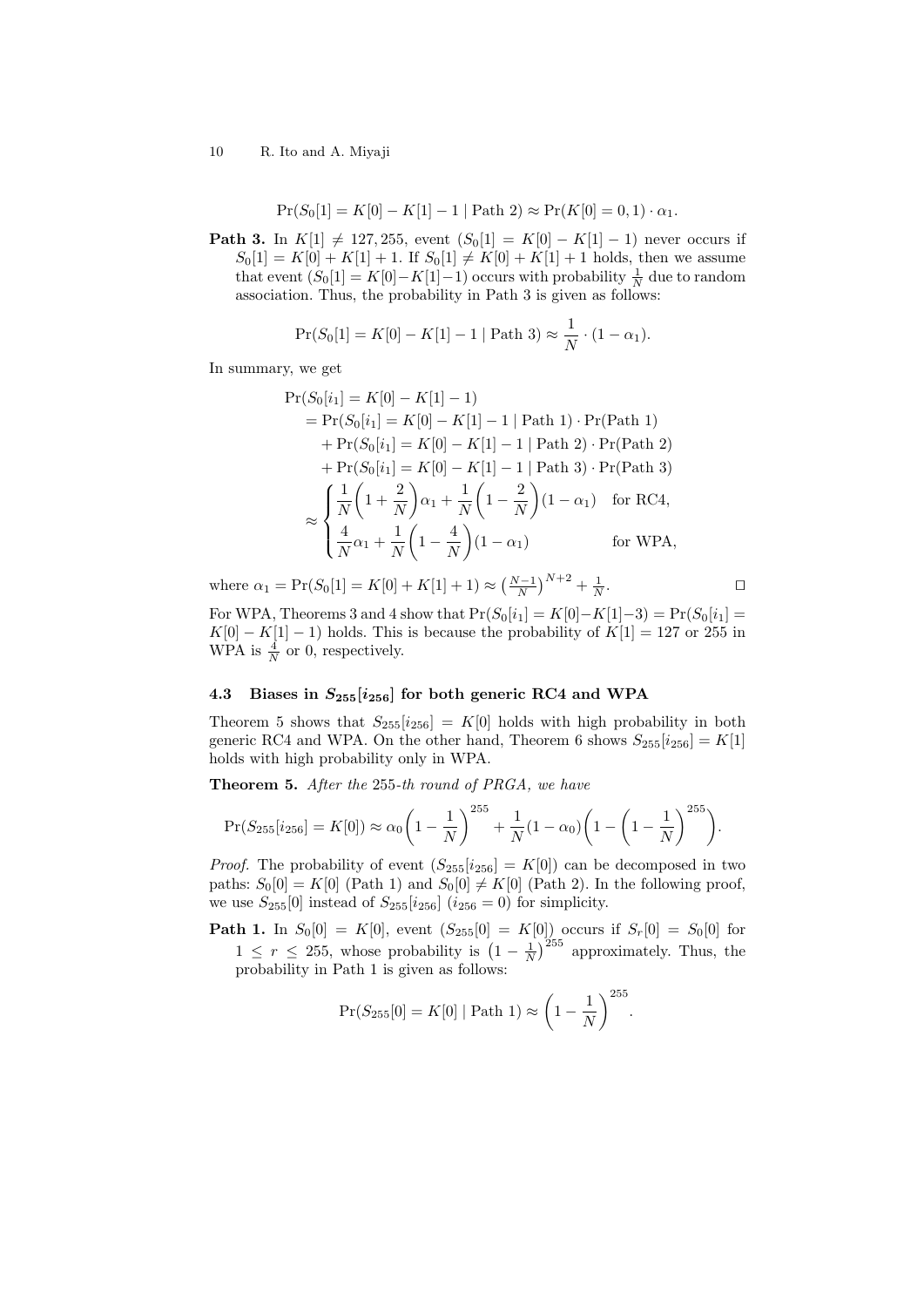**Path 2.** In  $S_0[0] \neq K[0]$ , event  $(S_{255}[0] = K[0])$  never occurs if  $S_r[0] = S_0[0]$  for  $1 \leq r \leq 255$ . Except when  $S_r[0] = S_0[0]$  for  $1 \leq r \leq 255$ , whose probability is  $(1 - (1 - \frac{1}{N})^{255})$  approximately, we assume that event  $(S_{255}[0] = K[0])$ occurs with probability  $\frac{1}{N}$  due to random association. Thus, the probability in Path 2 is given as follows:

$$
Pr(S_{255}[0] = K[0] | Path 2) \approx \frac{1}{N} \left( 1 - \left( 1 - \frac{1}{N} \right)^{255} \right).
$$

In summary, we get

$$
\Pr(S_{255}[i_{256}] = K[0]) = \Pr(S_{255}[i_{256}] = K[0] | \text{Path 1}) \cdot \Pr(\text{Path 1}) + \Pr(S_{255}[i_{256}] = K[0] | \text{Path 2}) \cdot \Pr(\text{Path 2})
$$

$$
\approx \alpha_0 \left(1 - \frac{1}{N}\right)^{255} + \frac{1}{N}(1 - \alpha_0) \left(1 - \left(1 - \frac{1}{N}\right)^{255}\right),
$$
  
ere  $\alpha_0 = \Pr(S_0[0] = K[0]) \approx \left(1 - \frac{1}{N}\right)^N + \frac{1}{N}.$ 

where  $\alpha_0 = \Pr(S_0[0] = K[0]) \approx (1 - \frac{1}{N})^N + \frac{1}{N}$ 

Before showing Theorem 6, we will show in Lemma 1 that  $S_0[0] = K[1]$  with high probability only in WPA.

**Lemma 1.** *In the initial state of PRGA, we have*

$$
Pr(S_0[0] = K[1]) \approx \begin{cases} \frac{1}{N} - \frac{1}{N^2} \left( 1 - \alpha_0 \right) & \text{for RC4,} \\ \frac{1}{4} \left( \frac{3}{N} + \left( 1 - \frac{3}{N} \right) \alpha_0 \right) & \text{for WPA.} \end{cases}
$$

*Proof.* The probability of event  $(S_0[0] = K[1])$  can be decomposed in two paths:  $K[1] = K[0]$  (Path 1) and  $K[1] \neq K[0]$  (Path 2).

**Path 1.** In  $K[1] = K[0]$ , event  $(S_0[0] = K[1])$  occurs if and only if  $S_0[0] = K[0]$ . Thus, the probability in Path 1 is given as follows:

$$
Pr(S_0[0] = K[1] | Path 1) = \alpha_0.
$$

**Path 2.** In  $K[1] \neq K[0]$ , event  $(S_0[0] = K[1])$  never occurs if  $S_0[0] = K[0]$ . If  $S_0[0] \neq K[0]$ , then we assume that event  $(S_0[0] = K[1])$  occurs with probability  $\frac{1}{N}$  due to random association. Thus, the probability in Path 2 is given as follows:

$$
Pr(S_0[0] = K[1] | Path 2) \approx \frac{1}{N} \cdot (1 - \alpha_0).
$$

In summary, we get

$$
\Pr(S_0[0] = K[1]) = \Pr(S_0[0] = K[1] | \text{Path 1}) \cdot \Pr(\text{Path 1}) + \Pr(S_0[0] = K[1] | \text{Path 2}) \cdot \Pr(\text{Path 2}) \approx \begin{cases} \alpha_0 \cdot \frac{1}{N} + \frac{1}{N} (1 - \alpha_0) \cdot \left(1 - \frac{1}{N}\right) = \frac{1}{N} - \frac{1}{N^2} \left(1 - \alpha_0\right) & \text{for RC4,} \\ \alpha_0 \cdot \frac{1}{4} + \frac{1}{N} (1 - \alpha_0) \cdot \frac{3}{4} = \frac{1}{4} \left(\frac{3}{N} + \left(1 - \frac{3}{N}\right) \alpha_0\right) & \text{for WPA,} \end{cases}
$$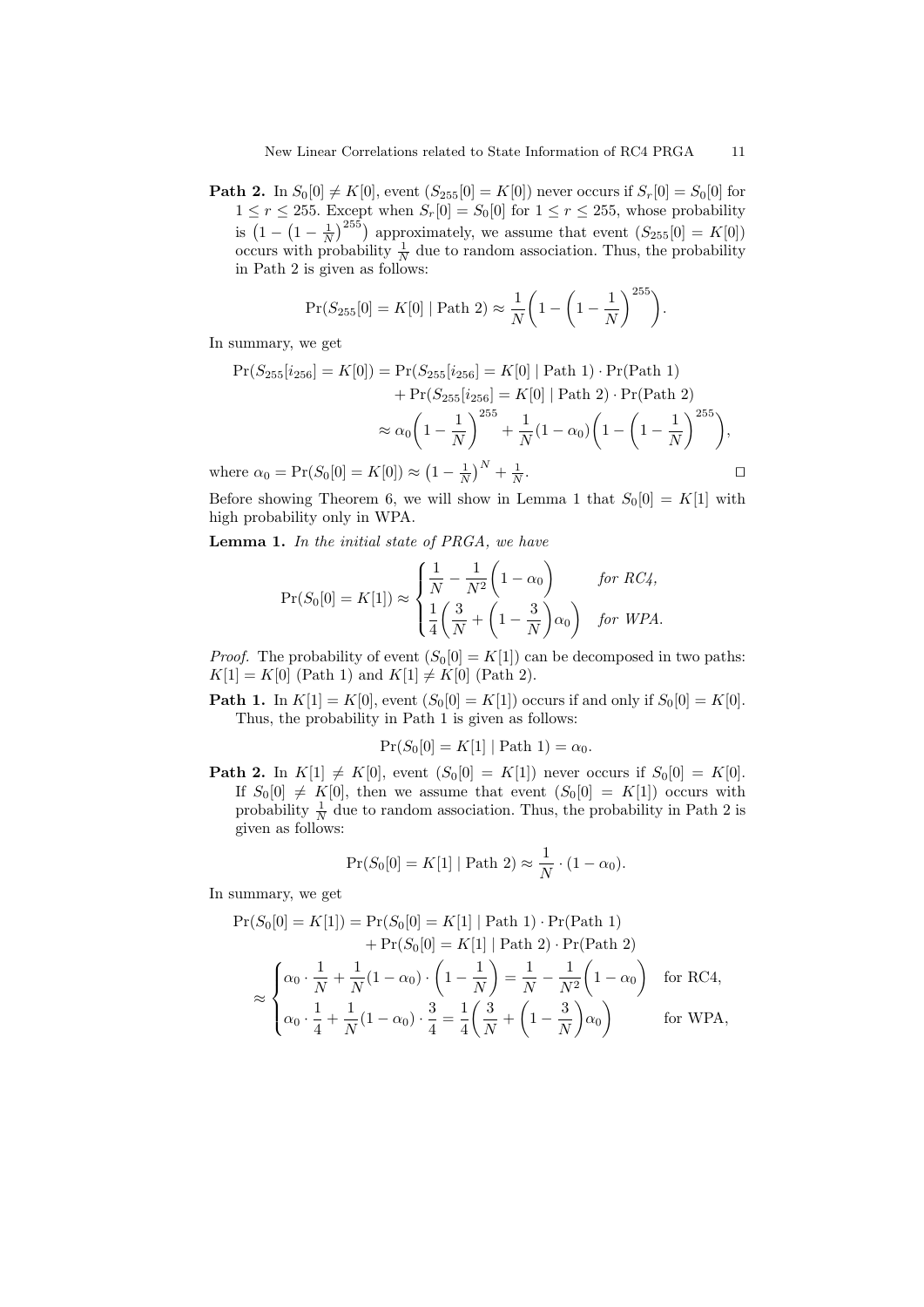where  $\alpha_0 = \Pr(S_0[0] = K[0]) \approx (1 - \frac{1}{N})^N + \frac{1}{N}$ . *ut*

Lemma 1 reflects that the probability of event  $(K[1] = K[0])$  in WPA,  $\frac{1}{4}$ , is higher than that in generic RC4,  $\frac{1}{N}$ .

**Theorem 6.** *After the* 255*-th round of PRGA, we have*

$$
Pr(S_{255}[i_{256}] = K[1]) \approx \delta \left(1 - \frac{1}{N}\right)^{255} + \frac{1}{N}(1 - \delta) \left(1 - \left(1 - \frac{1}{N}\right)^{255}\right),
$$

*where*  $\delta$  *is*  $Pr(S_0[0] = K[1])$  *given as Lemma 1.* 

*Proof.* The proof itself is similar to Theorem 5, and used the probability of event  $(S_0[0] = K[1])$  given as Lemma 1 instead of the probability of event  $(S_0[0] =$ *K*[0]). Therefore, we get

$$
\Pr(S_{255}[i_{256}] = K[1]) = \Pr(S_{255}[0] = K[1] \mid S_0[0] = K[1]) \cdot \Pr(S_0[0] = K[1]) \n+ \Pr(S_{255}[0] = K[1] \mid S_0[0] \neq K[1]) \cdot \Pr(S_0[0] \neq K[1]) \n\approx \delta \left(1 - \frac{1}{N}\right)^{255} + \frac{1}{N}(1 - \delta) \left(1 - \left(1 - \frac{1}{N}\right)^{255}\right),
$$

where  $\delta$  is  $Pr(S_0[0] = K[1])$  given as Lemma 1.

# **4.4** Bias in  $S_r[i_{r+1}]$  ( $0 \le r \le N$ ) for both generic RC4 and WPA

Theorem 7 shows  $Pr(S_r[i_{r+1}] = K[0] + K[1] + 1)$  for  $0 \le r \le N$ , whose experimental result is listed Fig. 1 in Section 4.1. Before showing Theorem 7, Lemmas 2 and 3, distribution of the state in the first 2 rounds of PRGA, are proved.

**Lemma 2.** *In the initial state of PRGA for*  $0 \le x \le N - 1$ *, we have* 

$$
\Pr(S_0[x] = K[0] + K[1] + 1)
$$
\n
$$
\approx \begin{cases}\n\left(1 - \frac{1}{N}\right)^{N+2} + \frac{1}{N} & \text{if } x = 1 \\
\frac{1}{N^2} \left(1 - \frac{1}{N}\right)^2 & \text{if } x = 0 \text{ for WPA} \\
\frac{1}{N} \left(1 - \frac{1}{N}\right) \left(\frac{1}{N} \left(1 - \frac{x+1}{N}\right) + \left(1 - \frac{1}{N}\right)^{N-x-2}\right) & \text{otherwise.} \n\end{cases}
$$

*Proof.* First, the probability of event  $(S_0[1] = K[0] + K[1] + 1)$  follows the result in Proposition 1, that is,  $Pr(S_0[1] = K[0] + K[1] + 1) \approx (1 - \frac{1}{N})^{N+2} + \frac{1}{N}$ .

Next, the probability of event  $(S_0[x] = K[0] + K[1] + 1)$  for  $x \in [0, N] \setminus \{1\}$ can be decomposed in two paths:  $S_{x}^{K}[j_{x+1}^{K}] = K[0] + K[1] + 1$  (Path 1) and  $S_{x}^{K}[j_{x+1}^{K}] = K[0] + K[1] + 1$  $S_{x}^{K}[j_{x+1}^{K}] \neq K[0] + K[1] + 1$  (Path 2).

$$
\qquad \qquad \Box
$$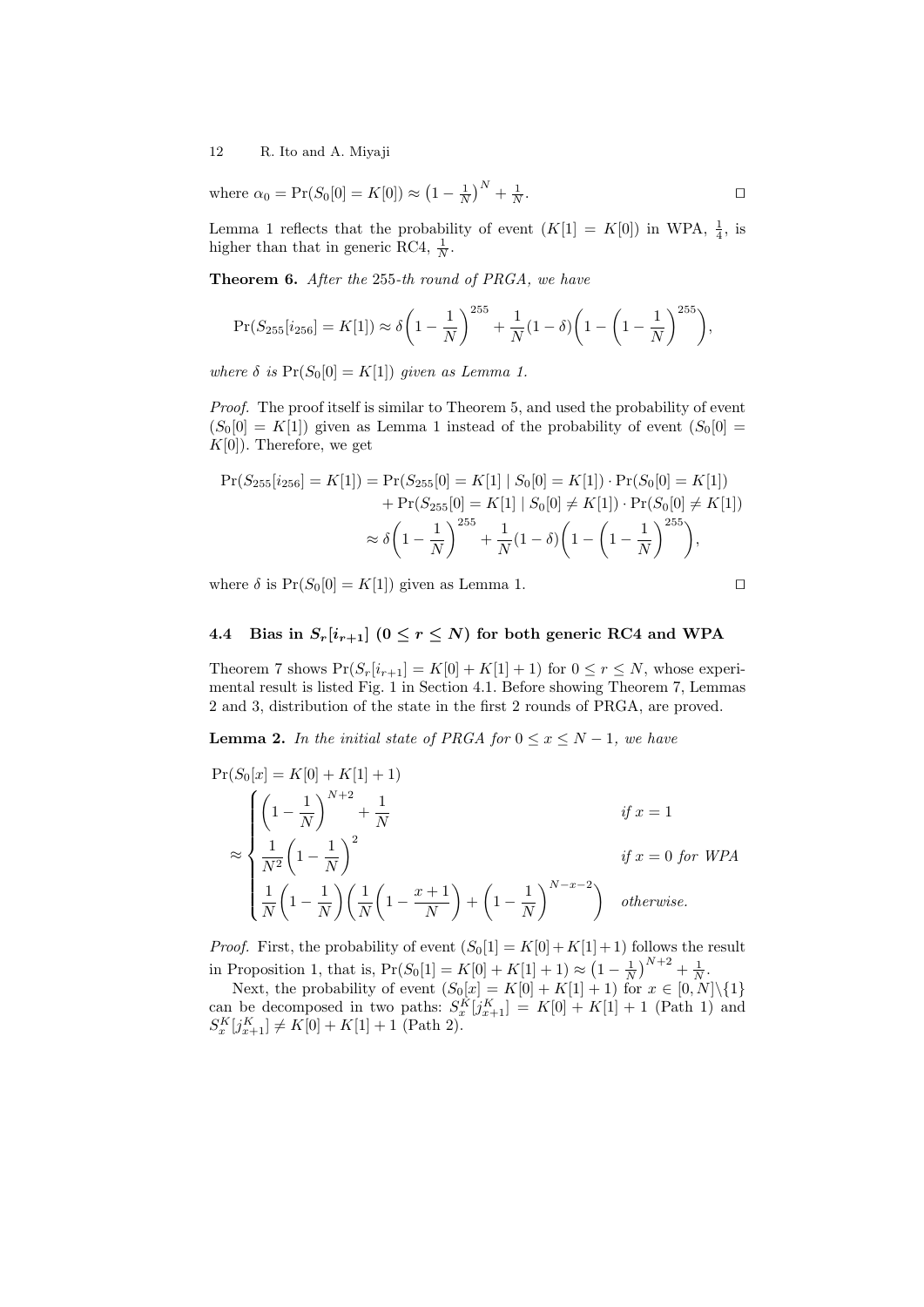**Path 1.** In  $S_x^K[j_{x+1}^K] = K[0] + K[1] + 1$ ,  $S_{x+1}^K[x] = K[0] + K[1] + 1$  always holds due to swap operation. Furthermore, if  $S_r^K[x] = S_{x+1}^K[x]$  for  $x+2 \le r \le N$ , whose probability is  $\left(1 - \frac{1}{N}\right)^{N-x-1}$  approximately, then  $S_0[x] = K[0] +$  $K[1] + 1$  always holds. Thus, the probability in Path 1 is given as follows:

$$
Pr(S_0[x] = K[0] + K[1] + 1 | Path 1) \approx \left(1 - \frac{1}{N}\right)^{N - x - 1}
$$

**Path 2.** Let *y* be satisfied with  $S_x^K[y] = K[0] + K[1] + 1$ . In  $S_x^K[j_{x+1}^K] \neq K[0] +$  $K[1] + 1, S_{x+1}^K[x] = K[0] + K[1] + 1$  never holds due to swap operation. After the  $x + 1$ -th round, if  $x \geq y$ , then event  $(S_0[x] \neq K[0] + K[1] + 1)$  occurs because  $S_r^K[x] \neq K[0] + K[1] + 1$  always holds for  $x + 1 \leq r \leq N$ . Else if  $x < y$ , then we assume that event  $(S_0[x] = K[0] + K[1] + 1)$  occurs with probability  $\frac{1}{N}$  due to random association, and the probability of  $x < y$  is 1 *−*  $\frac{x+1}{N}$ . In order to be satisfied  $x < y$ , we further consider  $K[0] = 1$ , whose probability is  $\frac{1}{N}$ . If  $K[0] \neq 1$ , then  $S_2^K[1] = K[0] + K[1] + 1$  always holds from the discussion in Theorem 1, and thus,  $S_r^K[x] \neq K[0] + K[1] + 1$  holds for  $2 \le r \le N$ . In summary, the probability in Path 2 is given as follows:

$$
Pr(S_0[x] = K[0] + K[1] + 1 | Path 2) = \frac{1}{N^2} \left( 1 - \frac{x+1}{N} \right).
$$

In summary, we get

$$
\Pr(S_0[x] = K[0] + K[1] + 1)
$$
\n
$$
= \Pr(S_0[x] = K[0] + K[1] + 1 | \text{Path 1}) \cdot \Pr(\text{Path 1})
$$
\n
$$
+ \Pr(S_0[x] = K[0] + K[1] + 1 | \text{Path 2}) \cdot \Pr(\text{Path 2})
$$
\n
$$
\approx \frac{1}{N} \left( 1 - \frac{1}{N} \right) \left( \frac{1}{N} \left( 1 - \frac{x+1}{N} \right) + \left( 1 - \frac{1}{N} \right)^{N-x-2} \right).
$$

In the case of  $x = 0$  in WPA, event  $(S_0[0] = K[0] + K[1] + 1)$  never occurs in  $S_0^K[j_1^K] = K[0] + K[1] + 1$  (Path 1) since  $S_0^K[j_1^K] = K[0]$  from step 6 in Algorithm 1. Then,  $K[1] = 255$  never holds in WPA. Thus,  $Pr(S_0[0] = K[0] + K[1] + 1)$ occurs if and only if Path 2, whose probability is given simply as  $\frac{1}{N^2}(1-\frac{1}{N})^2$ . <del>□</del>

**Lemma 3.** *After the first round of PRGA for*  $0 \le x \le N - 1$ *, we have* 

$$
\Pr(S_1[x] = K[0] + K[1] + 1) = \begin{cases} \beta_1 & \text{if } x = 1\\ \alpha_1 \gamma_{x-1} + (1 - \beta_1)\epsilon_x & \text{otherwise,} \end{cases}
$$

*where*  $\epsilon_x$  *is*  $Pr(S_0[x] = K[0] + K[1] + 1)$  *given as Lemma 2.* 

*Proof.* First, the probability of event  $(S_1[1] = K[0] + K[1] + 1)$  follows the result in Proposition 2 because  $S_1[1] = S_1[i_1] = S_0[j_1] = S_0[S_0[1]]$  from steps 4 and 5 in Algorithm 2, that is,  $Pr(S_1[1] = K[0] + K[1] + 1) = \beta_1$ .

Next, the probability of event  $(S_1[x] = K[0] + K[1] + 1)$  for  $x \in [0, N-1] \setminus \{1\}$ can be decomposed in two paths:  $S_0[1] = K[0] + K[1] + 1$  (Path 1) and  $S_0[x] =$  $K[0] + K[1] + 1$  (Path 2).

*.*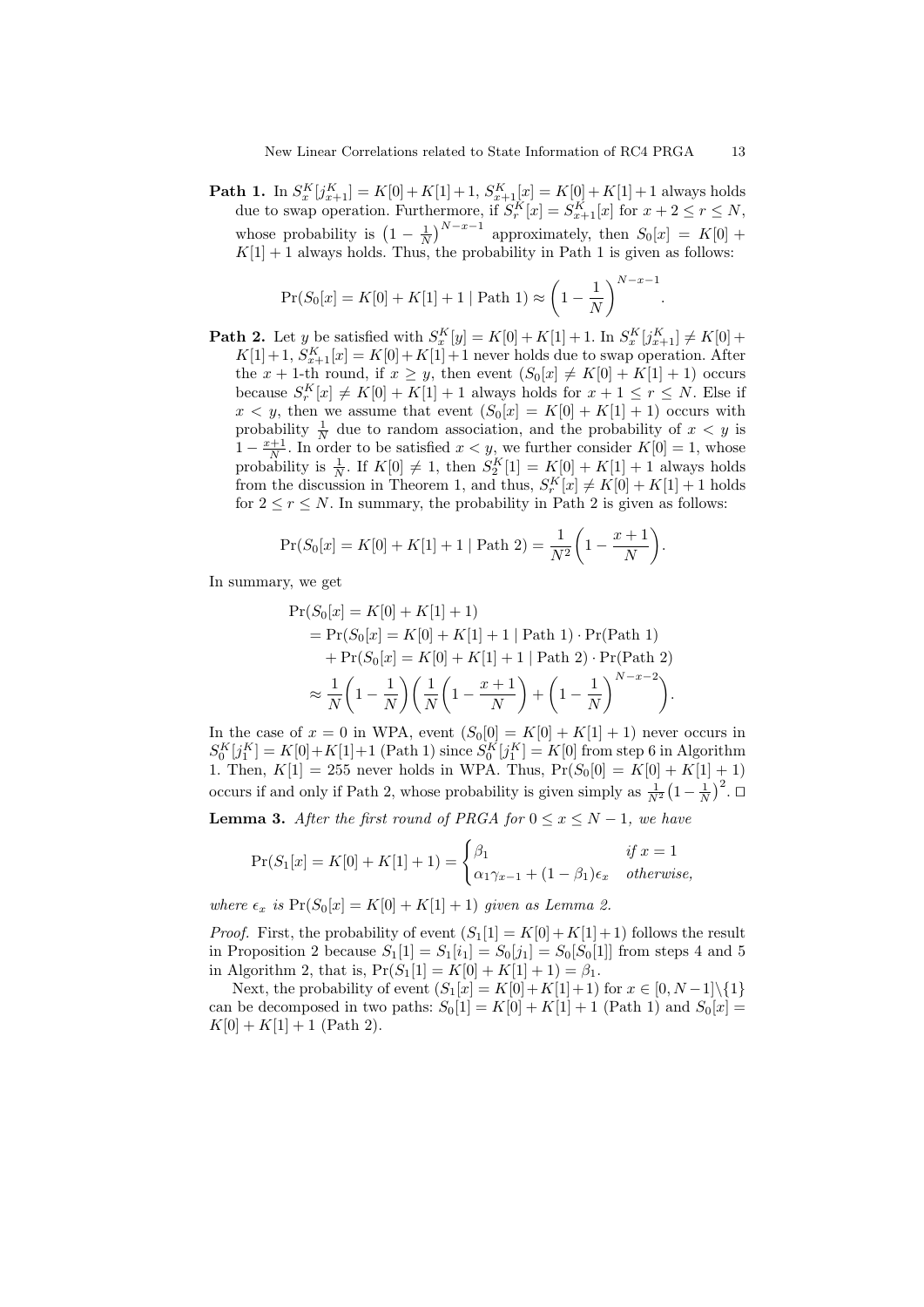**Path 1.** In  $S_0[1] = K[0]+K[1]+1$ , if  $j_1 = x$ , then event  $(S_1[x] = K[0]+K[1]+1)$ always occurs due to swap operation. Although both  $S_0[1] = K[0] + K[1] + 1$ and  $j_1 = x$  are not independent, both  $S_0[1] = K[0] + K[1] + 1$  and  $K[0] +$  $K[1] + 1 = x$  become independent by converting  $j_1 = x$  into  $j_1 = S_0[1] =$  $K[0] + K[1] + 1 = x$ . Thus, the probability in Path 1 is given as follows:

$$
Pr(S_1[x] = K[0] + K[1] + 1 | Path 1) = Pr(K[0] + K[1] = x - 1).
$$

**Path 2.** In  $S_0[x] = K[0]+K[1]+1$ , if  $j_1 = x$ , then event  $(S_1[x] = K[0]+K[1]+1)$ never occurs due to swap operation. If  $j_1 \neq x$ , then  $S_1[x] = S_0[x] = K[0] +$  $K[1] + 1$  always holds, and  $S_1[1] \neq K[0] + K[1] + 1$  holds since  $S_1[1] =$  $S_0[j_1] \neq S_0[x]$  from swap operation in the first round. So, we assume that both  $S_0[x] = K[0] + K[1] + 1$  and  $S_1[1] \neq K[0] + K[1] + 1$  are mutually independent. Thus, the probability in Path 2 is given as follows:

$$
Pr(S_1[x] = K[0] + K[1] + 1 | Path 2) = Pr(S_1[1] \neq K[0] + K[1] + 1).
$$

In summary, we get

$$
Pr(S_1[x] = K[0] + K[1] + 1)
$$
  
= Pr(S<sub>1</sub>[x] = K[0] + K[1] + 1 | Path 1) \cdot Pr(Path 1)  
+ Pr(S<sub>1</sub>[x] = K[0] + K[1] + 1 | Path 2) \cdot Pr(Path 2)  
=  $\alpha_1 \gamma_{x-1} + (1 - \beta_1)\epsilon_x$ ,

where  $\alpha_1 = \Pr(S_0[1] = K[0] + K[1] + 1), \beta_1 = \Pr(S_0[S_0[1]] = K[0] + K[1] + 1),$  $\gamma_{x-1} = \Pr(K[0] + K[1] = x - 1)$  and  $\epsilon_x = \Pr(S_0[x] = K[0] + K[1] + 1)$  is given as Lemma 2. as Lemma 2.

**Theorem 7.** After the *r*-th round of PRGA for  $0 \leq x \leq N$ , we have

$$
\Pr(S_r[i_{r+1}] = K[0] + K[1] + 1)
$$
\n
$$
\approx \begin{cases}\n\alpha_1 & \text{if } r = 0, \\
\alpha_1 \gamma_1 + (1 - \beta_1)\epsilon_2 & \text{if } r = 1, \\
\epsilon_0 \left(1 - \frac{1}{N}\right)^{N-1} + \frac{1}{N}(1 - \epsilon_0) \left(1 - \left(1 - \frac{1}{N}\right)^{N-1}\right) & \text{if } r = N - 1, \\
\zeta_1 \left(1 - \frac{1}{N}\right)^{N-1} + \frac{1}{N}(1 - \zeta_1) \left(1 - \left(1 - \frac{1}{N}\right)^{N-1}\right) & \text{if } r = N, \\
\zeta_{r+1} \left(1 - \frac{1}{N}\right)^{r-1} + \frac{1}{N} \sum_{x=1}^{r-1} \eta_x \left(1 - \frac{1}{N}\right)^{r-x-1} & \text{otherwise,} \n\end{cases}
$$

*where*  $\epsilon_r$  *is*  $Pr(S_0[r] = K[0] + K[1] + 1)$  *given as Lemma 2,*  $\zeta_r$  *is*  $Pr(S_1[r] =$  $K[0] + K[1] + 1$ ) *given as Lemma 3 and*  $\eta_r$  *is*  $Pr(S_r[i_{r+1}] = K[0] + K[1] + 1)$ *given as this theorem.*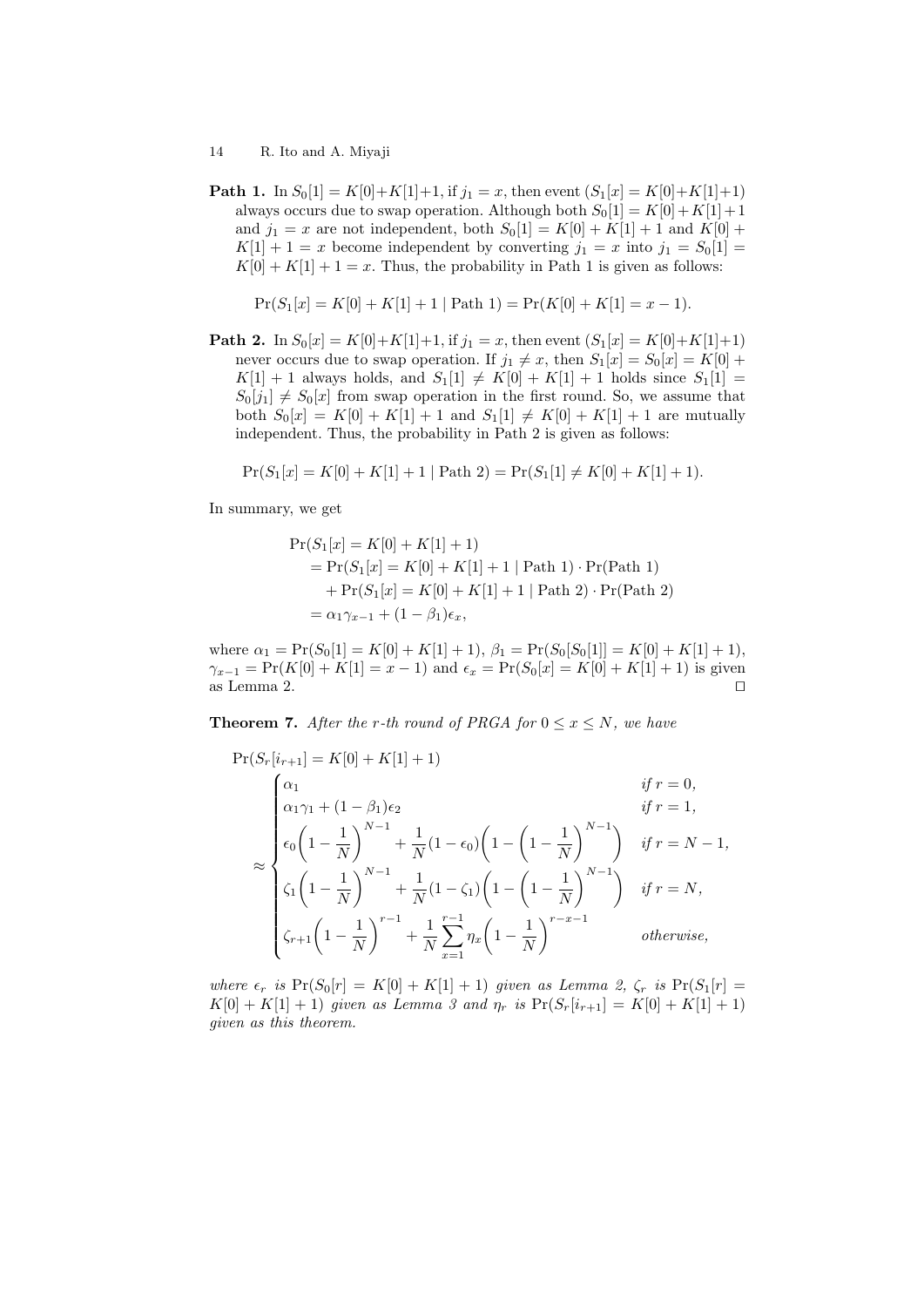*Proof.* First, the probability of events  $(S_0[i_1] = K[0] + K[1] + 1)$  and  $(S_1[i_2] =$  $K[0] + K[1] + 1$  follow the result in Lemmas 2 and 3, respectively. Next, both events  $(S_{N-1}[i_N] = K[0] + K[1] + 1)$  and  $(S_N[i_{N+1}] = K[0] +$ 

 $K[1] + 1$  can be proved in the same way as the proof of Theorem 5.

Finally, the probability of event  $(S_r[i_{r+1}] = K[0] + K[1]+1)$  for  $2 \leq r \leq N-2$ can be decomposed in two paths:  $S_1[i_{r+1}] = K[0] + K[1] + 1$  (Path 1) and  $S_x[i_{x+1}] = K[0] + K[1] + 1$  (1 *≤ x ≤ r* − 1) (Path 2).

**Path 1.** In  $S_1[i_{r+1}] = K[0] + K[1] + 1$ , event  $(S_r[i_{r+1}] = K[0] + K[1] + 1)$ occurs if  $S_y[i_{y+1}] = S_1[i_{r+1}]$  for  $2 \le y \le r$ , whose probability is  $\left(1 - \frac{1}{N}\right)^{r-1}$ approximately. Thus, the probability in Path 1 is given as follows:

$$
\Pr(S_r[i_{r+1}] = K[0] + K[1] + 1 | \text{Path 1}) \approx \left(1 - \frac{1}{N}\right)^{r-1}.
$$

**Path 2.** In  $S_x[i_{x+1}] = K[0] + K[1] + 1$  (1 ≤ *x* ≤ *r* − 1), if  $j_{x+1} = i_{r+1}$ , then  $S_{x+1}[i_{r+1}] = K[0]+K[1]+1$  always holds due to swap operation. After the  $x+$ 1-th round, event  $(S_r[i_{r+1}] = K[0] + K[1]+1)$  occurs if  $S_y[i_{y+1}] = S_{x+1}[i_{r+1}]$ for  $x + 2 \leq y \leq r$ , whose probability is  $\left(1 - \frac{1}{N}\right)^{r-x-1}$  approximately. Thus, the probability in Path 2 is given as follows:

$$
Pr(S_r[i_{r+1}] = K[0] + K[1] + 1 | Path 2) \approx \frac{1}{N} \left(1 - \frac{1}{N}\right)^{r-x-1}.
$$

Note that the range of *x* varies depending on the value of *r* in Path 2. In summary, we get

$$
\Pr(S_r[i_{r+1}] = K[0] + K[1] + 1)
$$
\n
$$
= \Pr(S_r[i_{r+1}] = K[0] + K[1] + 1 | \text{Path 1}) \cdot \Pr(\text{Path 1})
$$
\n
$$
+ \sum_{x=1}^{r-1} \Pr(S_r[i_{r+1}] = K[0] + K[1] + 1 | \text{Path 2}) \cdot \Pr(\text{Path 2})
$$
\n
$$
\approx \zeta_{r+1} \left( 1 - \frac{1}{N} \right)^{r-1} + \frac{1}{N} \sum_{x=1}^{r-1} \eta_x \left( 1 - \frac{1}{N} \right)^{r-x-1},
$$

where  $\zeta_r = \Pr(S_1[r] = K[0] + K[1] + 1)$  and  $\eta_r = \Pr(S_r[i_{r+1}] = K[0] + K[1] + 1)$ , which is recursive probability in this theorem.

# **5 Experimental results**

In order to check the accuracy of notable linear correlations shown in Theorems 1 to 7, the experiments are conducted using  $2^{40}$  randomly generated keys of 16 bytes in both generic RC4 and WPA, which mean  $2^{40} (= N^5)$  trials. Note that  $\mathcal{O}(N^3)$  trials are reported to be sufficient to identify the biases with constant probability of success. This is why each correlation has a relative bias with the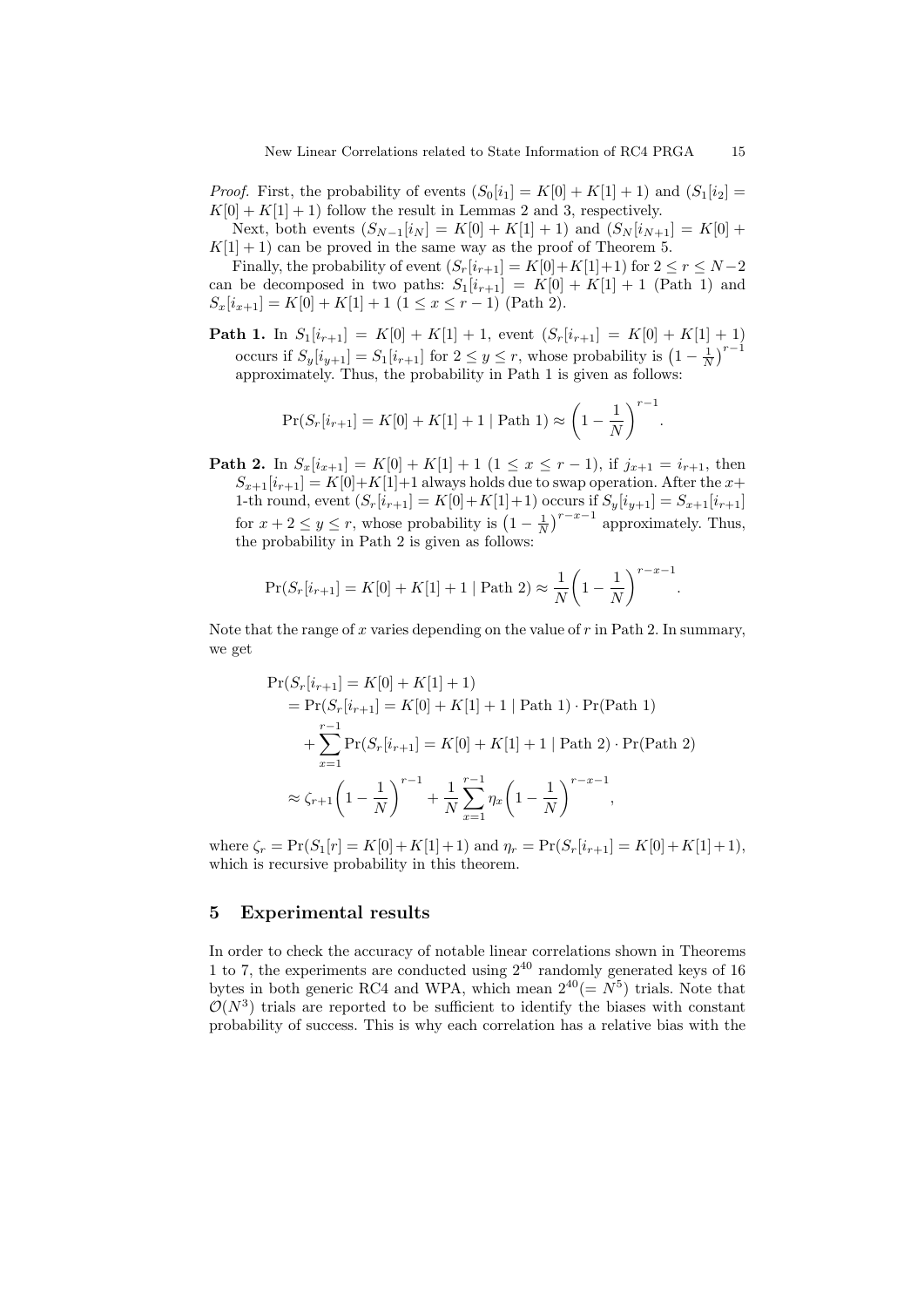probability of at least about  $\frac{1}{2N}$  with respect to a base event of probability  $\frac{1}{N}$  (refer to [11, Theorem 2] in detail). Our experimental environment is as follows: Ubuntu 12.04 machine with 2.6 GHz CPU, 3.8 GiB memory, gcc 4.6.3 compiler and C language. We also evaluate the percentage of relative error  $\epsilon$  of experimental values compared with theoretical values:

$$
\epsilon = \frac{|\text{experimental value} - \text{theoretical value}|}{\text{experimental value}} \times 100(\%)
$$

Table 2 shows experimental and theoretical values and the percentage of relative errors  $\epsilon$ , which indicates  $\epsilon$  is small enough in each case such as  $\epsilon$ 4*.*589 (%). Fig. 7 shows comparison between experimental and theoretical values in Theorem 7, and these distributions match on the whole. Therefore, we have convinced that theoretical values closely reflects the experimental values.

**Table 2.** Comparison between experimental and theoretical values

| Results                                                                                  | Experimental value Theoretical value |             | $\epsilon(\%)$  |
|------------------------------------------------------------------------------------------|--------------------------------------|-------------|-----------------|
| Theorem 1                                                                                | 0.001449605                          | 0.001445489 | 0.284           |
| Theorem 2                                                                                |                                      |             |                 |
| Theorem 3 $\left\{\begin{array}{c} \text{for RC4} \\ \text{for WPA} \end{array}\right\}$ | 0.005332558                          | 0.005325263 | 0.137           |
|                                                                                          | 0.007823541                          | 0.008182569 | 4.589           |
| for $RC4$                                                                                | 0.003922530                          | 0.003898206 | $ 0.620\rangle$ |
| Theorem 4 $\{$ $\operatorname*{for}$ WPA                                                 | 0.007851853                          | 0.008182569 | 4.212           |
| Theorem 5                                                                                | 0.138038917                          | 0.138325988 | 0.208           |
| for RC4<br>Theorem $6 \nvert 6$                                                          | 0.003909105                          | 0.003893102 | 0.409           |
|                                                                                          | 0.037186225                          | 0.037105932 | 0.216           |



**Fig. 7.** Comparison between experimental and theoretical values shown in Theorem 7 for both generic RC4 and WPA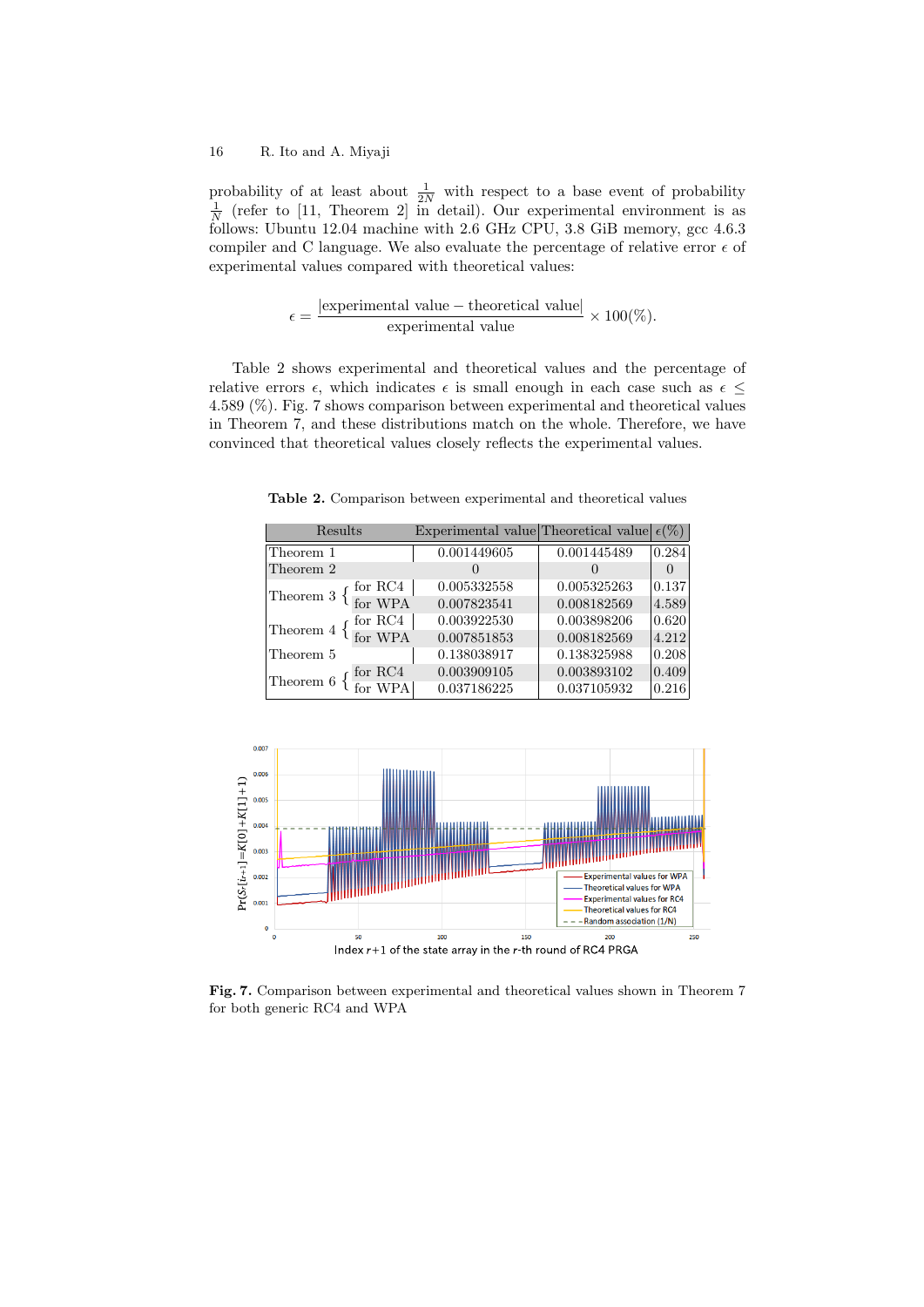#### **6 Conclusion**

In this paper, we have focused on the state information and investigated various linear correlations among the *unknown* state information, the first 3 bytes of the RC4 key, and a keystream byte in both generic RC4 and WPA. Particularly, those linear correlations are effective for the state recovery attack since they include the first *known* 3-byte keys (IV-related). As a result, we have discovered more than 150 correlations with positive or negative biases. We have also proved six notable linear correlations theoretically, these are biases in  $S_0[i_1]$ ,  $S_{255}[i_{256}]$ and  $S_r[i_{r+1}]$  for  $0 \leq r \leq N$ . For example, we have proved that the probability of  $(S_0[i_1] = K[0])$  in WPA is 0 (shown in Theorem 2), and thus,  $S_0[i_1]$  is varied from  $[0, 255] \setminus K[0]$ .

These new linear correlations could contribute to the improvement of the state recovery attack against RC4 especially in WPA. It is still an open problem to prove various linear correlations shown in Table 3 theoretically. It is also given to an open problem to apply newly discovered linear correlations to the state recovery attack.

# **References**

- 1. Nadhem J. AlFardan, Daniel J. Bernstein, Keneth G. Paterson, Bertram Poettering, and Jacob C. N. Schuldt. On the Security of RC4 in TLS. In *USENIX Security Symposium 2013*, 2013.
- 2. Apurba Das, Subhamoy Maitra, Goutam Paul, and Santanu Sarkar. Some Combinatorial Results towards State Recovery Attack on RC4. In Sushil Jajodia and Chandan Mazumdar, editors, *Information Systems Security - ICISS 2011*, volume 7093 of *Lecture Notes in Computer Science*, pages 204–214. Springer Berlin Heidelberg, 2011.
- 3. Scott Fluhrer, Itsik Mantin, and Adi Shamir. Weaknesses in the Key Scheduling Algorithm of RC4. In Serge Vaudenay and Amr M. Youssef, editors, *Selected Areas in Cryptography - SAC 2001*, volume 2259 of *Lecture Notes in Computer Science*, pages 1–24. Springer Berlin Heidelberg, 2001.
- 4. Sourav Sen Gupta, Subhamoy Maitra, Willi Meier, Goutam Paul, and Santanu Sarkar. Dependence in IV-related bytes of RC4 key enhances vulnerabilities in WPA. In *Fast Software Encryption - FSE 2014*. To appear, 2014.
- 5. Russ Housley, Doug Whiting, and Niels Ferguson. *Alternate Temporal Key Hash*. doc.: IEEE 802.11-02/282r2, April 2002.
- 6. Takanori Isobe, Toshihiro Ohigashi, Yuhei Watanabe, and Masakatu Morii. Full Plaintext Recovery Attack on Broadcast RC4. In Shiho Moriai, editor, *Fast Software Encryption - FSE 2013*, volume 8424 of *Lecture Notes in Computer Science*. Springer Berlin Heidelberg, 2014.
- 7. Andreas Klein. Attacks on the RC4 stream cipher. *Designs, Codes and Cryptography*, 48(3):269–286, April 2008.
- 8. Lars R. Knudsen, Willi Meier, Bart Preneel, Vincent Rijmen, and Sven Verdoolaege. Analysis Methods for (Alleged) RC4. In Kazuo Ohta and Dingyi Pei, editors, *Advances in Cryptology - ASIACRYPT '98*, volume 1514 of *Lecture Notes in Computer Science*, pages 327–341. Springer Berlin Heidelberg, 1998.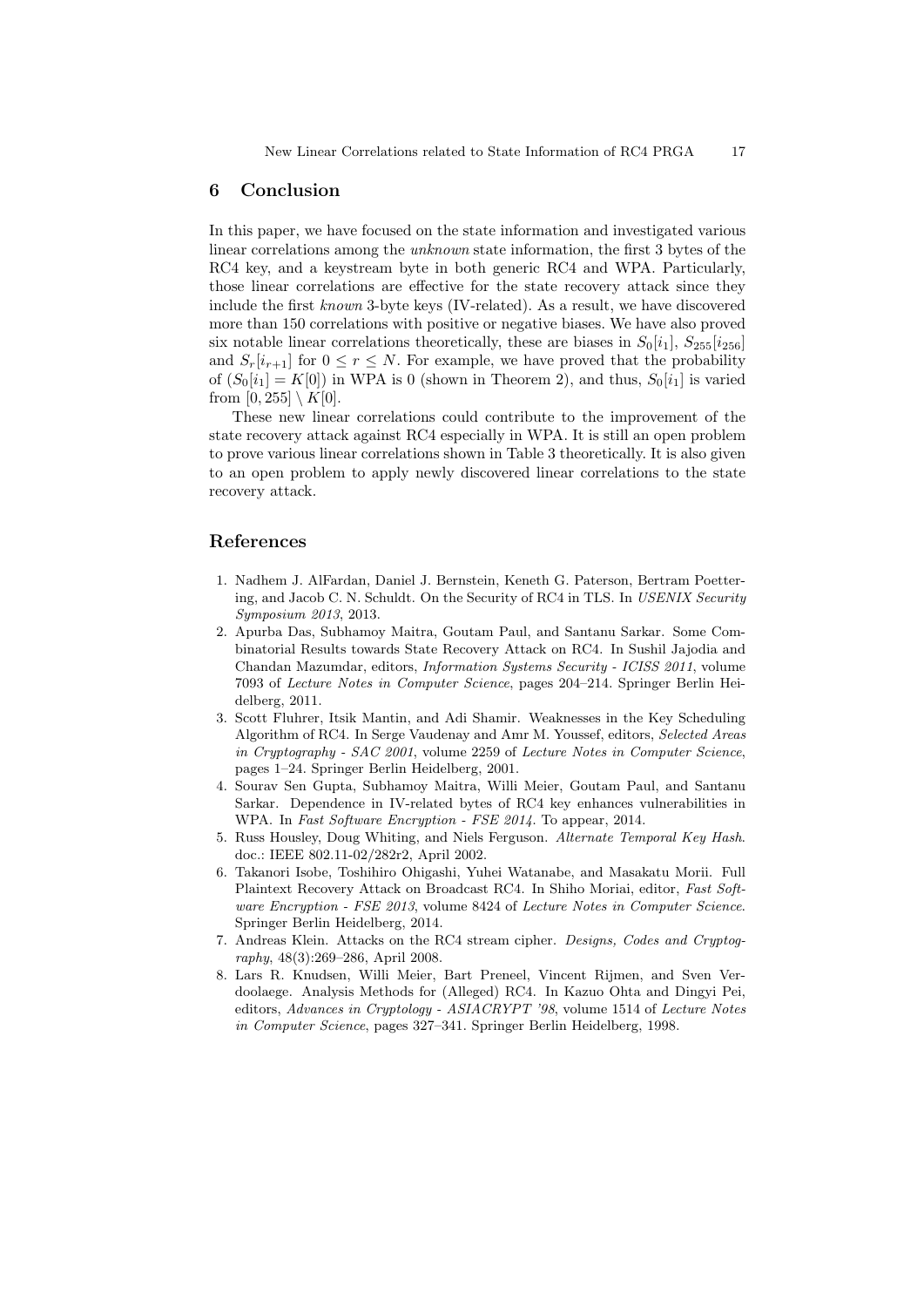- 18 R. Ito and A. Miyaji
- 9. Subhamoy Maitra and Goutam Paul. New Form of Permutation Bias and Secret Key Leakage in Keystream Bytes of RC4. In Kaisa Nyberg, editor, *Fast Software Encryption - FSE 2008*, volume 5086 of *Lecture Notes in Computer Science*, pages 253–269. Springer Berlin Heidelberg, 2008.
- 10. Subhamoy Maitra, Goutam Paul, Santanu Sarkar, Michael Lehmann, and Willi Meier. New Results on Generalization of Roos-Type Biases and Related Keystreams of RC4. In Amr Youssef, Abderrahmane Nitaj, and Aboul Ella Hassanien, editors, *Progress in Cryptology - AFRICACRYPT 2013*, volume 7918 of *Lecture Notes in Computer Science*, pages 222–239. Springer Berlin Heidelberg, 2013.
- 11. Itsik Mantin and Adi Shamir. Practical Attack on Broadcast RC4. In Mitsuru Matsui, editor, *Fast Software Encryption - FSE 2001*, volume 2355 of *Lecture Notes in Computer Science*, pages 152–164. Springer Berlin Heidelberg, 2002.
- 12. Alexander Maximov and Dmitry Khovratovich. New State Recovery Attack on RC4. In David Wagner, editor, *Advances in Cryptology - CRYPTO 2008*, volume 5157 of *Lecture Notes in Computer Science*, pages 297–316. Springer Berlin Heidelberg, 2008.
- 13. Kenneth G. Paterson, Bertram Poettering, and Jacob C.N. Schuldt. Plaintext Recovery Attacks Against WPA/TKIP. In *Fast Software Encryption - FSE 2014*. To appear, 2014.
- 14. Goutam Paul and Subhamoy Maitra. Permutation After RC4 Key Scheduling Reveals the Secret Key. In Carlisle Adams, Ali Miri, and Michael Wiener, editors, *Selected Areas in Cryptography - SAC 2007*, volume 4876 of *Lecture Notes in Computer Science*, pages 360–377. Springer Berlin Heidelberg, 2007.
- 15. Andrew Roos. A class of weak keys in the RC4 stream cipher. Posts in sci.crypt, http://marcel.wanda.ch/Archive/WeakKeys, 1995.
- 16. Pouyan Sepehrdad, Petr Susil, Serge Vaudenay, and Martin Vuagnoux. Smashing WEP in a Passive Attack. In Shiho Moriai, editor, *Fast Software Encryption - FSE 2013*, volume 8424 of *Lecture Notes in Computer Science*, pages 155–178. Springer Berlin Heidelberg, 2014.
- 17. Ryoichi Teramura, Yasuo Asakura, Toshihiro Ohigashi, Hidenori Kuwakado, and Masakatsu Morii. Fast WEP-Key Recovery Attack Using Only Encrypted IP Packets. *IEICE Trans. Fundamentals*, E93-A(1):164–171, jan 2010.

# **A Newly obtained linear correlations**

In this part, Table 3 shows notable linear correlations newly discovered by our experiment shown in Section 4.1.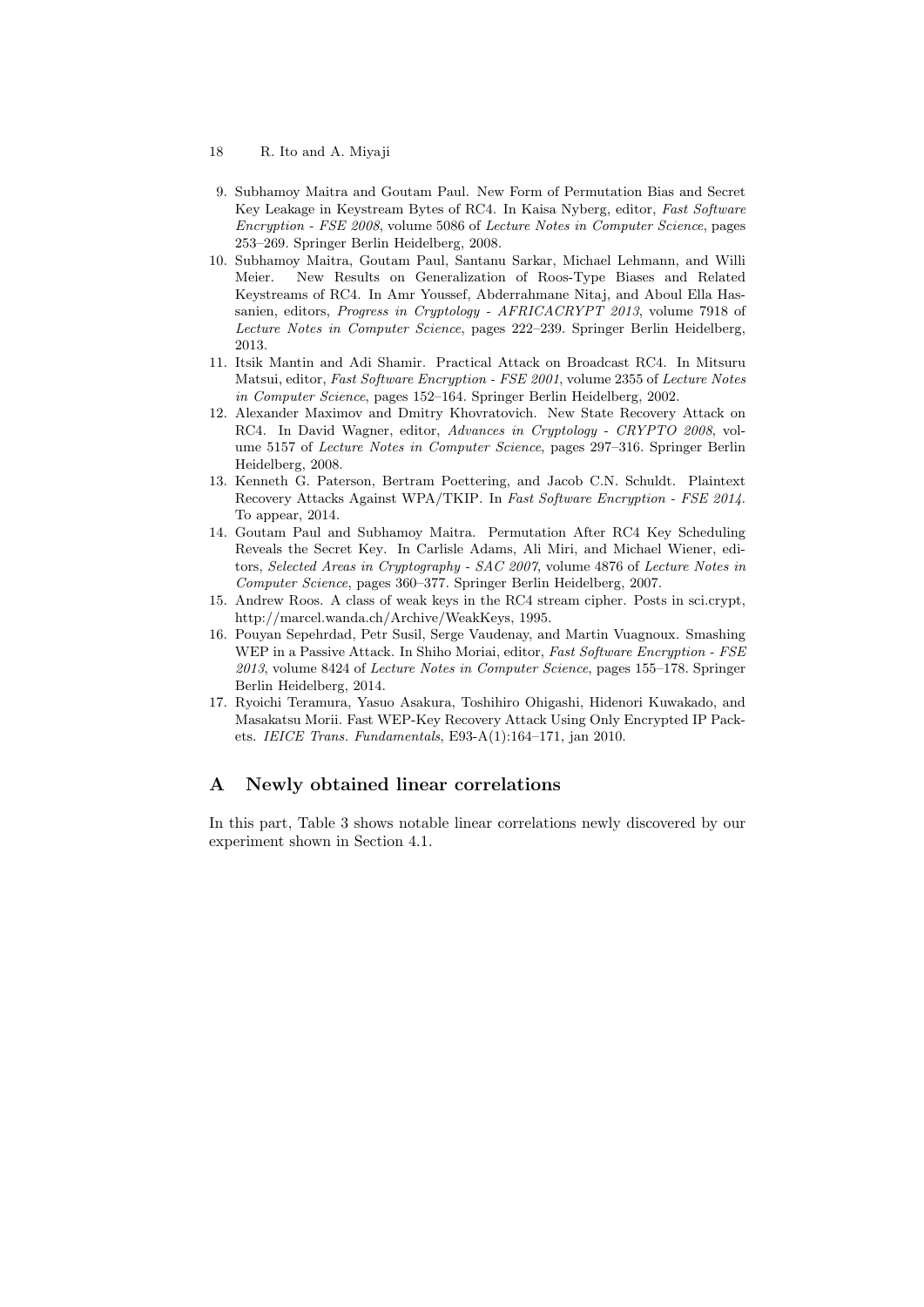| $X_r$                                             | Linear correlations                                        | RC4                                    | <b>WPA</b>                             | $X_r$                                    | Linear correlations                                          | RC4<br>WPA                                     |
|---------------------------------------------------|------------------------------------------------------------|----------------------------------------|----------------------------------------|------------------------------------------|--------------------------------------------------------------|------------------------------------------------|
| $S_0[i_1]$                                        | $-Z_1+1$                                                   | 0.007584 0.007660                      |                                        | $S_{95}[i_{96}]$                         | $Z_{96} + K[0] - K[1]$                                       | 0.003906 0.004878                              |
| $(=j_1)$                                          | $-K[0] - K[1] - K[2]$                                      | 0.005361 0.005360                      |                                        | $S_{96}[i_{97}]$                         | $-Z_{97}+K[0]-K[1]+1$                                        | 0.003906 0.004875                              |
|                                                   | $-K[0] - K[1] - 3$                                         | 0.005336 0.008437<br>0.005350 0.002600 |                                        | $S_{97}[i_{98}]$                         | $Z_{98} + K[0] - K[1] + 2$                                   | 0.003906 0.004875                              |
|                                                   | $-K[0] - K[1] + 1$<br>$-K[0] - K[1] + 3$                   | 0.005331 0.002605                      |                                        | $S_{98}[i_{99}]$<br>$S_{124}[i_{125}]$   | $K_{99} + K[0] - K[1] + 3$<br>$-Z_{125} - K[0] + K[1] - 3$   | 0.003906 0.004876<br>0.003908 0.004874         |
|                                                   | $-K[0]-1$                                                  | 0.003823 0.005254                      |                                        |                                          | $-Z_{125} + K[0] + K[1] - 3$                                 | 0.003906 0.004872                              |
|                                                   | $-K[0]+2$                                                  | 0.003902 0.005340                      |                                        | $S_{125}[i_{126}]$                       | $-Z_{126} - K[0] + K[1] - 2$                                 | 0.003907 0.004876                              |
|                                                   | $-K[0]+K[1]-3$                                             | 0.005334 0.005240                      |                                        |                                          | $-Z_{126}+K[0]-K[1]-2$                                       | 0.003907 0.004876                              |
|                                                   | $-K[0]+K[1]-1$<br>$K[1]+1$                                 | 0.005331 0.005229<br>0.006765 0.004322 |                                        | $S_{126}[i_{127}]$                       | $-Z_{127} - K[0] + K[1] - 1$                                 | 0.003906 0.004874                              |
|                                                   | $K[0] - K[1] + 1$                                          | 0.005324 0.002221                      |                                        | $S_{127}[i_{128}]$                       | $-Z_{127} + K[0] - K[1] - 1$<br>$-Z_{128} - K[0] + K[1]$     | 0.003906 0.004876<br>0.003908 0.004875         |
|                                                   | $K[0] - K[1] + 3$                                          | 0.005333   0.002640                    |                                        |                                          | $-Z_{128}+K[0]-K[1]$                                         | $0.003907$ $0.004876$                          |
|                                                   | $K[0]+K[1]+K[2]+3$                                         | 0.001492 0.001491                      |                                        | $S_{128}[i_{129}]$                       | $-Z_{129} - K[0] + K[1] + 1$                                 | $0.003906$ $0.004875$                          |
| $\overline{S_1}[i_2]$                             | $Z_1 - K[0] - K[1] - K[2] - 2$<br>$-Z_2 - K[0] + K[1]$     | 0.005326 0.004753<br>0.003905 0.004957 |                                        |                                          | $-Z_{129} + K[0] - K[1] + 1$                                 | $0.003907\ 0.004875$                           |
|                                                   | $-Z_2 - K[0] + K[1] + 2$                                   | 0.003906 0.004839                      |                                        | $S_{129}[i_{130}]$                       | $-Z_{130} - K[0] + K[1] + 2$                                 | 0.003906 0.004875                              |
|                                                   | $-Z_2 - K[1] + K[2] - 3$                                   | 0.005314 0.005327                      |                                        | $S_{130}[i_{131}]$                       | $-Z_{130} + K[0] - K[1] + 2$<br>$-Z_{131} - K[0] + K[1] + 3$ | $0.003906$ $0.004876$<br>$0.003903$ $0.004876$ |
|                                                   | $-Z_2$                                                     | 0.007768 0.007791                      |                                        |                                          | $-Z_{131}+K[0]-K[1]+3$                                       | 0.003906 0.004875                              |
|                                                   | $-Z_2+2$<br>$-Z_2 + K[1] + K[2] + 3$                       | 0.007751 0.007749                      |                                        | $S_{156}[i_{157}]$                       | $-Z_{157} - K[0] + K[1] - 3$                                 | 0.003904 0.004876                              |
|                                                   | $-Z_2 + K[0] - K[1]$                                       | 0.005317 0.005328<br>0.003907 0.004958 |                                        | $S_{157}[i_{158}]$                       | $-Z_{158} - K[0] + K[1] - 2$                                 | $0.003906\ 0.004877$                           |
|                                                   | $-Z_2 + K[0] - K[1] + 2$                                   | 0.003906 0.004839                      |                                        | $S_{158}[i_{159}]$                       | $-Z_{159} - K[0] + K[1] - 1$                                 | 0.003906 0.004875                              |
|                                                   | $-K[0] - K[1] - K[2] + 1$                                  | 0.005348 0.005351                      |                                        | $S_{159}[i_{160}]$<br>$S_{160}[i_{161}]$ | $-Z_{160} - K[0] + K[1]$<br>$-Z_{161} - K[0] + K[1] + 1$     | 0.003906 0.004876<br>0.003906 0.004876         |
|                                                   | $-K[0] - K[1] - K[2] + 3$                                  | 0.005281 0.005290                      |                                        | $S_{161}[i_{162}]$                       | $-Z_{162} - K[0] + K[1] + 2$                                 | 0.003907 0.004875                              |
|                                                   | $-K[0] - K[1] + 3$<br>$-K[0] - K[1] + K[2] - 3$            | 0.005329 0.004036<br>0.005307 0.002491 |                                        | $S_{162}[i_{163}]$                       | $-Z_{163} - K[0] + K[1] + 3$                                 | 0.003907 0.004874                              |
|                                                   | $-K[0] - K[1] + K[2] - 1$                                  | 0.005305 0.008197                      |                                        | $S_{220}[i_{221}]$                       | $-Z_{221}+K[0]-K[1]-3$                                       | 0.003907 0.004860                              |
|                                                   | $-K[0] - K[1] + K[2] + 1$                                  | 0.005317 0.002491                      |                                        | $S_{221}[i_{222}]$                       | $-Z_{222}+K[0]-K[1]-2$                                       | 0.003907 0.004858                              |
|                                                   | $-K[0] - K[1] + K[2] + 3$                                  |                                        | 0.005305 0.002474                      | $S_{222}[i_{223}]$                       | $-Z_{223}+K[0]-K[1]-1$                                       | 0.003906 0.004861                              |
|                                                   | $-K[0]+K[2]-2$<br>$-K[0]+K[2]+1$                           | 0.003904 0.005311<br>0.003906 0.005326 |                                        | $S_{223}[i_{224}]$<br>$S_{224}[i_{225}]$ | $-Z_{224}+K[0]-K[1]$<br>$-Z_{225}+K[0]-K[1]+1$               | 0.003907 0.004859<br>0.003908 0.004861         |
|                                                   | $-K[0]+K[1]-K[2]-3$                                        | 0.005293 0.004616                      |                                        | $S_{225}[i_{226}]$                       | $-Z_{226}+K[0]-K[1]+2$                                       | 0.003907 0.004861                              |
|                                                   | $-K[0]+K[1]-K[2]-1$                                        | 0.005296 0.005885                      |                                        | $S_{226}[i_{227}]$                       | $-Z_{227} + K[0] - K[1] + 3$                                 | 0.003907 0.004859                              |
|                                                   | $-K[0]+K[1]-K[2]+1$                                        | 0.005301 0.005279                      |                                        | $S_{252}[i_{253}]$                       | $-Z_{253} - K[0] + K[1] - 3$                                 | 0.003907 0.004876                              |
|                                                   | $-K[0]+K[1]-K[2]+3$                                        | 0.005300 0.005289                      |                                        |                                          | $-Z_{253}-3$                                                 | 0.007813 0.007815                              |
|                                                   | $-K[0]+K[1]+K[2]-3$<br>$-K[0]+K[1]+K[2]-1$                 | 0.005308 0.005322<br>0.005305 0.005333 |                                        | $S_{253} i_{254} $                       | $-Z_{253}+K[0]-K[1]-3$<br>$-Z_{254} - K[0] + K[1] - 2$       | 0.003906 0.004875<br>0.003906 0.004875         |
|                                                   | $-K[0]+K[1]+K[2]+1$                                        | 0.005306 0.005326                      |                                        |                                          | $-Z_{254}-2$                                                 | 0.007814 0.007812                              |
|                                                   | $-K[0]+K[1]+K[2]+3$                                        | 0.005310 0.004261                      |                                        |                                          | $-Z_{254}+K[0]-K[1]-2$                                       | 0.003906 0.004875                              |
|                                                   | $-K[1] - K[2] - 3$                                         | 0.006748 0.006767                      |                                        | $S_{254}[i_{255}]$                       | $-Z_{255} - K[0] + K[1] - 1$                                 | 0.003905 0.004875                              |
|                                                   | $-K[2]-1$<br>$-K[2]+1$                                     | 0.006127 0.007571<br>0.003915 0.005308 |                                        |                                          | $-Z_{255}-1$<br>$-Z_{255}+K[0]-K[1]-1$                       | 0.007816 0.007815<br>0.003905 0.004876         |
|                                                   | $-K[2]+3$                                                  | 0.003904 0.005306                      |                                        | $S_{255}[i_{256}]$                       | $-Z_{256} - K[0] + K[1]$                                     | 0.003908 0.004875                              |
|                                                   | $K[2]-3$                                                   | 0.003910 0.005309                      |                                        |                                          | $-Z_{256}$                                                   | 0.007861 0.007810                              |
|                                                   | $K[2]-1$<br>$K[2]+1$                                       | 0.003909 0.005331                      | 0.003910 0.005321                      |                                          | $-Z_{256}+K[0]-K[1]$                                         | $0.003909$ $0.004875$                          |
|                                                   | $K[2]+3$                                                   | 0.006219 0.003886                      |                                        | $S_r[i_{r+1}]$                           | $-K[1]-1$                                                    | Fig. 8                                         |
|                                                   | $K[1]+K[2]+3$                                              | 0.008157 0.006755                      |                                        |                                          | K[0]                                                         | Fig. 9                                         |
|                                                   | $K[0] - K[1] - K[2] - 1$                                   | 0.005309 0.005895                      |                                        | $S_0[j_1]$                               | $-Z_1 + K[0] + K[1] + 1$<br>$-K[0] - K[1] - 3$               | 0.005330 0.005280<br>$0.004339$ $0.005513$     |
|                                                   | $K[0] - K[1] - K[2] + 1$                                   | 0.005302   0.005314                    |                                        |                                          | $-K[0] - K[1] + 1$                                           | 0.005791 0.003417                              |
|                                                   | $K[0] - K[1] - K[2] + 3$<br>$K[0] - K[1] + K[2] - 3$       | 0.005308 0.005318<br>0.005295 0.008163 |                                        |                                          | $K[1]+1$                                                     | 0.004933 0.004087                              |
|                                                   | $K[0]-K[1]+K[2]-1$                                         | 0.005290 0.008171                      |                                        |                                          | $K[0]-K[1]-3$                                                | 0.004403 0.005342                              |
|                                                   | $K[0] - K[1] + K[2] + 1$                                   | 0.005309 0.008171                      |                                        |                                          | $K[0] - K[1] - 1$<br>$Z_1 - K[0] - K[1] - K[2] - 2$          | 0.004431 0.005346<br>0.005295 0.004726         |
|                                                   | $K[0] - K[1] + K[2] + 3$                                   | 0.005310 0.002838                      |                                        |                                          | $Z_1 - K[0] - K[1] - 1$                                      | 0.005188 0.005115                              |
|                                                   | K[0]<br>$K[0]+K[1]-K[2]-3$                                 | 0.001455 0.001452<br>0.005312 0.005340 |                                        | $S_1[j_2]$                               | $-Z_2 + K[0] + K[1] + 1$                                     | 0.005316 0.005335                              |
|                                                   | $K[0]+K[1]-K[2]+1$                                         | 0.005291 0.005295                      |                                        |                                          | $-K[0] - K[1] + 1$                                           | 0.005318 0.005408                              |
|                                                   | $K[0]+K[1]-K[2]+3$                                         | 0.005304 0.005309                      |                                        |                                          | $Z_2 - K[0] - K[1] - K[2] - 3$<br>$Z_2 + K[0] + K[1] + 1$    | 0.005686 0.005694<br>0.005321 0.005344         |
|                                                   | $Z_2 - K[1] - K[2] - 3$                                    | 0.005323 0.005333<br>0.005322 0.005332 |                                        |                                          | $-Z_2 + K[0] + K[1] + 1$                                     | $0.005318$ 0.005336                            |
| $S_2[i_3]$                                        | $Z_2 + K[1] + K[2] + 3$<br>$-Z_3 - K[0] + K[1] + 3$        |                                        | 0.003906 0.004878                      | $j_2$                                    | $-Z_2 + K[0] + K[1] + 3$                                     | $0.005302$ $0.005310$                          |
|                                                   | $-Z_3+3$                                                   |                                        | 0.007825 0.007819                      |                                          | $-K[0] - K[1] - K[2] + 2$                                    | $0.005333$ $0.005856$                          |
|                                                   | $-Z_3 + K[0] - K[1] + 3$                                   | 0.003907 0.004877                      |                                        |                                          | $-K[0] - K[1] + K[2]$                                        | $0.003919$ $0.005573$                          |
|                                                   | $-K[0] - K[1] + 2$                                         | 0.005335 0.005539                      | 0.003901 0.004983                      |                                          | $-K[0]+K[1]+K[2]$<br>$-K[1]+K[2]-2$                          | $0.003921\ 0.005501$<br>0.003911 0.005479      |
|                                                   | $-K[0]+K[1]+3$<br>K[0]                                     | 0.001463 0.001458                      |                                        |                                          | $-K[1]+K[2]+3$                                               | 0.003899 0.005476                              |
| $S_3[i_4]$                                        | $-K[0] - K[1] - K[2]$                                      |                                        | 0.005324 0.005325                      |                                          | K[2]                                                         | $0.004428$ $0.005571$                          |
|                                                   | $-K[0] - K[1] + 3$                                         |                                        | 0.006721 0.005513                      |                                          | $K[0] - K[1] + K[2]$                                         | $0.003918$ $0.005618$                          |
| $S_{28}[i_{29}]$                                  | $-Z_{29} - K[0] + K[1] - 3$                                | 0.003906 0.004861                      |                                        |                                          | $K[0]+K[1]+3$                                                | 0.005309 0.003889                              |
| $S_{29}[i_{30}]$<br>$S_{30}[i_{31}]$              | $-Z_{30} - K[0] + K[1] - 2$<br>$-Z_{31} - K[0] + K[1] - 1$ |                                        | 0.003906 0.004863<br>0.003907 0.004863 | $t_{\rm 1}$                              | $-Z_1 - K[0] - K[1] + 1$<br>$-K[0] - K[1] + 2$               | 0.005251 0.005333                              |
| $S_{31}[i_{32}]$                                  | $-Z_{32}-K[0]+K[1]$                                        |                                        | 0.003906 0.004862                      |                                          | K[0]                                                         | $0.005310$ $0.003902$<br>0.005291 0.004806     |
| $S_{32}[i_{33}]$                                  | $-Z_{33} - K[0] + K[1] + 1$                                |                                        | 0.003907 0.004860                      |                                          | $Z_1 - K[0] - K[1] - K[2] - 1$                               | 0.006639 0.006094                              |
| $S_{33}[i_{34}]$                                  | $-Z_{34} - K[0] + K[1] + 2$                                |                                        | 0.003906 0.004860                      | $t_2$                                    | $-Z_2 - K[0] - K[1] - K[2] + 1$                              | 0.005301 0.005306                              |
| $S_{34}[i_{35}]$                                  | $-Z_{35} - K[0] + K[1] + 3$                                |                                        | 0.003907 0.004863                      |                                          | $-Z_2 + K[0] + K[1] + 1$                                     | $0.005339$ $0.005341$                          |
| $S_{92} _{i_{93}}$<br>$S_{93}$ [i <sub>94</sub> ] | $Z_{93} + K[0] - K[1] - 3$<br>$-Z_{94}+K[0]-K[1]-2$        | 0.003904 0.004877                      | 0.003906 0.004877                      |                                          | $K[0]+K[1]+1$<br>$K[0]+K[1]+K[2]+3$                          | 0.005317 0.005349<br>$0.005297$ $0.005310$     |
| $S_{94}$ [i95]                                    | $-Z_{95}+K[0]-K[1]-1$                                      |                                        | 0.003907 0.004875                      | $t_3$<br>$\mathfrak{t}_r$                | $Z_r$                                                        | Fig. $10$                                      |
|                                                   |                                                            |                                        |                                        |                                          |                                                              |                                                |

**Table 3.** Notable linear correlations in Eq. (1) for both generic RC4 and WPA